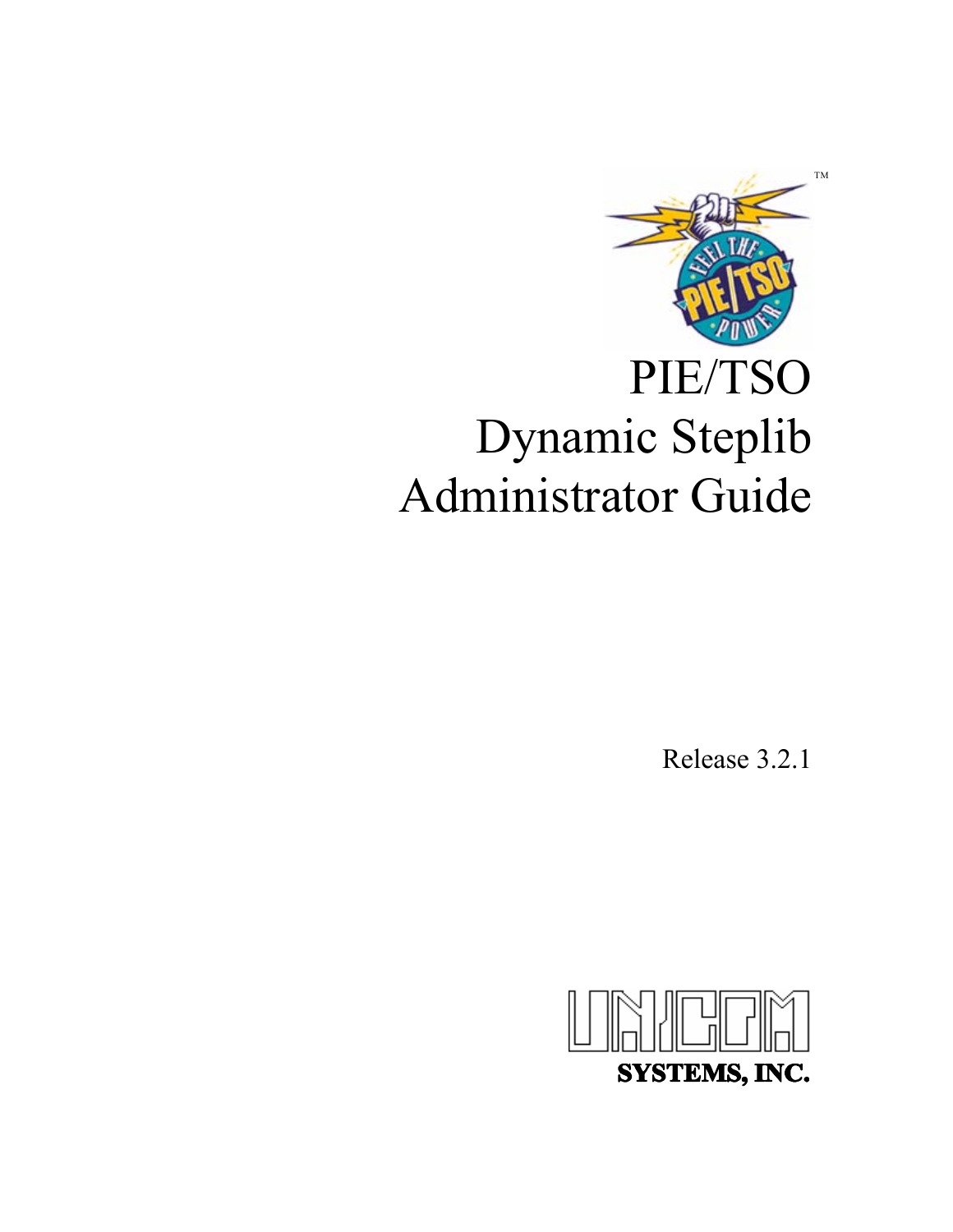PTSOIG321-01

Printed: October 2002

1984-2002 UNICOM Systems, Incorporated All Rights Reserved

No part of this manual may be reproduced or transmitted in any form or by any means, electronic or mechanical, without written permission from UNICOM Systems, Inc.

This manual applies to PIE/TSO release 3.2.1 and to all subsequent releases of the product until otherwise indicated by new editions or updates to this publication.

All products referenced are trademarks or registered trademarks of their respective companies.

> UNICOM Systems, Inc. Unicom Plaza - Suite 310 15535 San Fernando Mission Blvd. Mission Hills, California 91345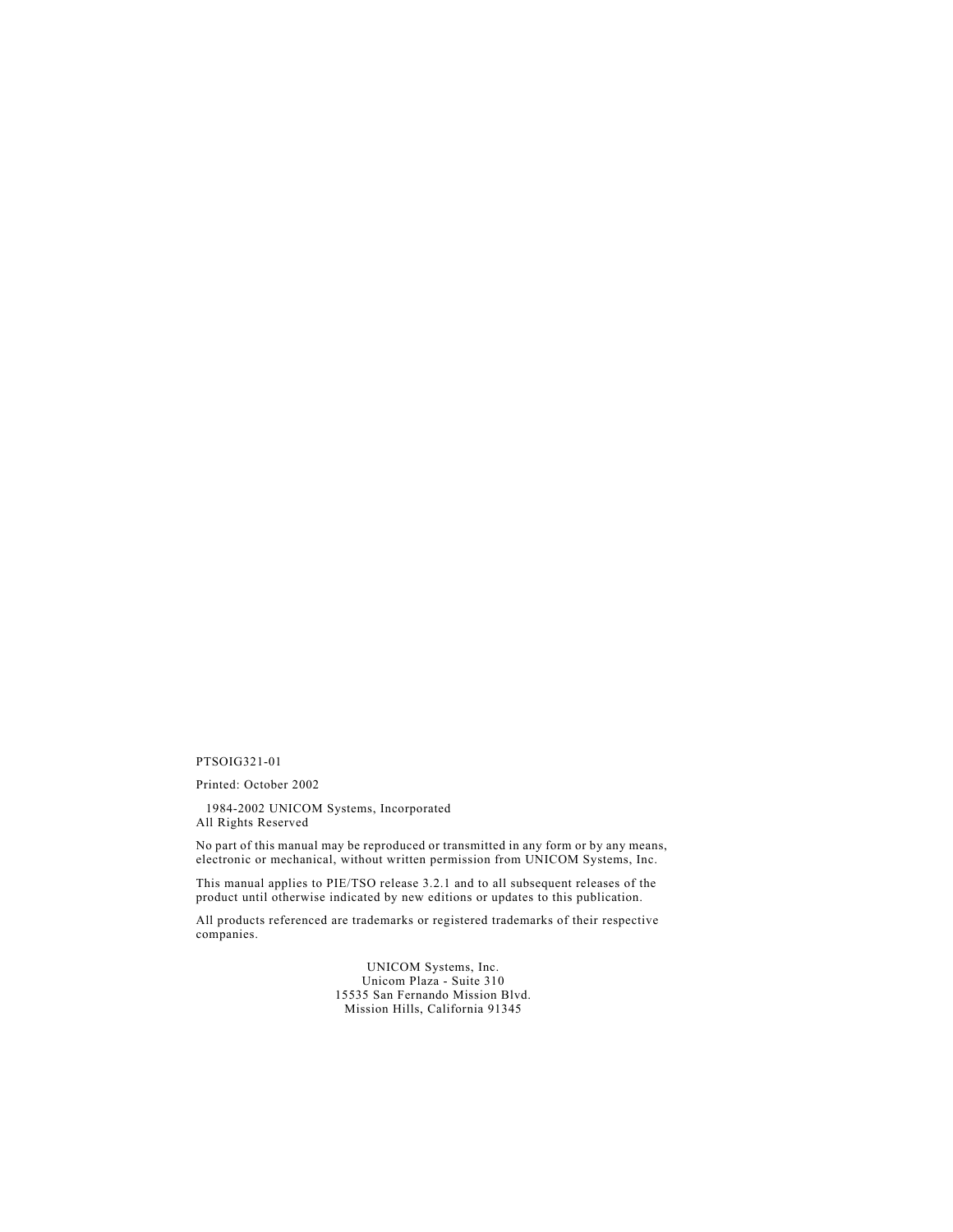# **Contents**

| <b>Chapter 3 Using Dynamic Steplib Commands 19</b> |  |  |  |  |
|----------------------------------------------------|--|--|--|--|
|                                                    |  |  |  |  |
|                                                    |  |  |  |  |
|                                                    |  |  |  |  |
|                                                    |  |  |  |  |
|                                                    |  |  |  |  |
|                                                    |  |  |  |  |
|                                                    |  |  |  |  |
|                                                    |  |  |  |  |
|                                                    |  |  |  |  |
|                                                    |  |  |  |  |
|                                                    |  |  |  |  |
|                                                    |  |  |  |  |
|                                                    |  |  |  |  |
|                                                    |  |  |  |  |
|                                                    |  |  |  |  |
|                                                    |  |  |  |  |
|                                                    |  |  |  |  |
|                                                    |  |  |  |  |
|                                                    |  |  |  |  |
|                                                    |  |  |  |  |
|                                                    |  |  |  |  |
|                                                    |  |  |  |  |
|                                                    |  |  |  |  |

 $\blacktriangledown$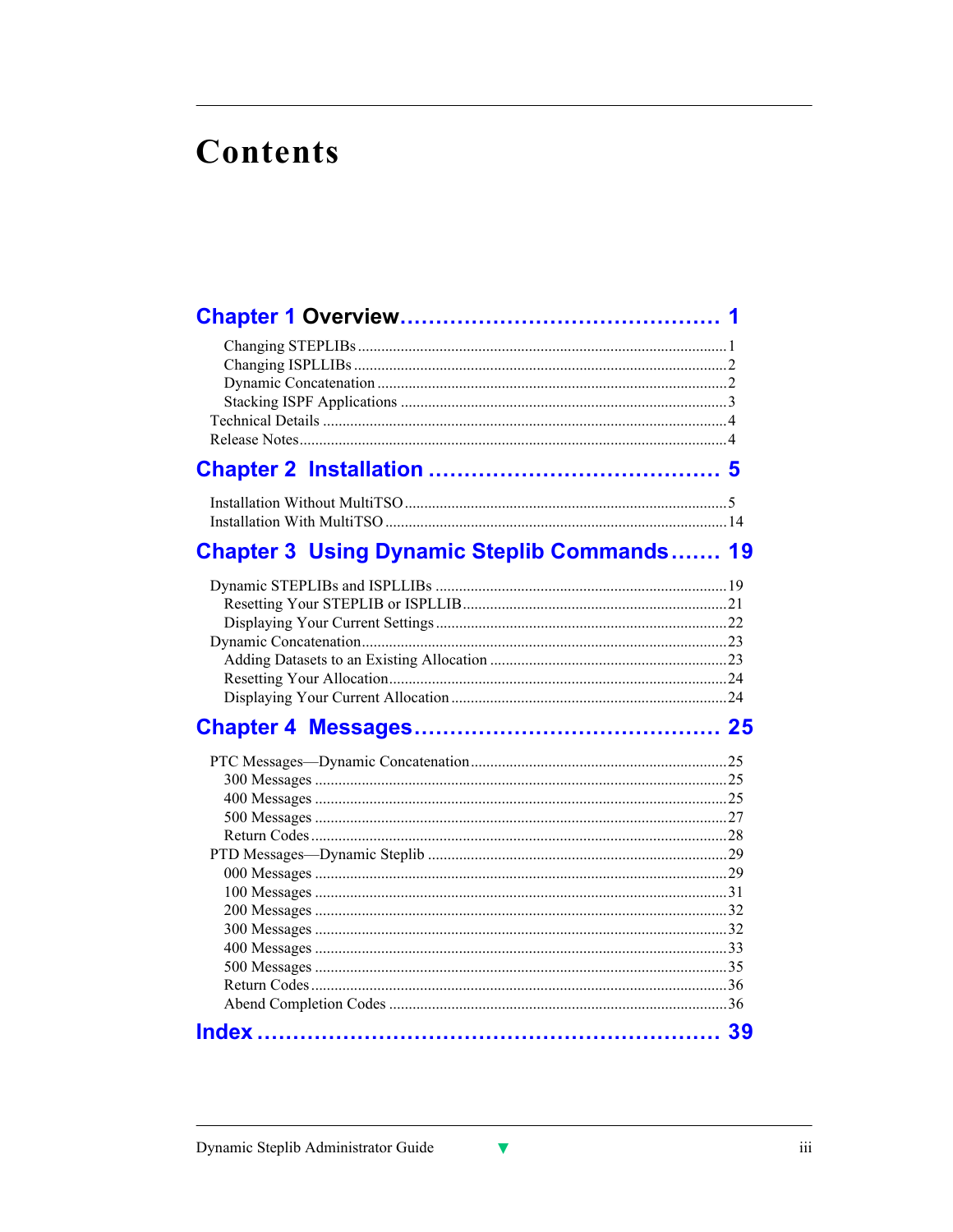iv PIE/TSO Release 3.2.1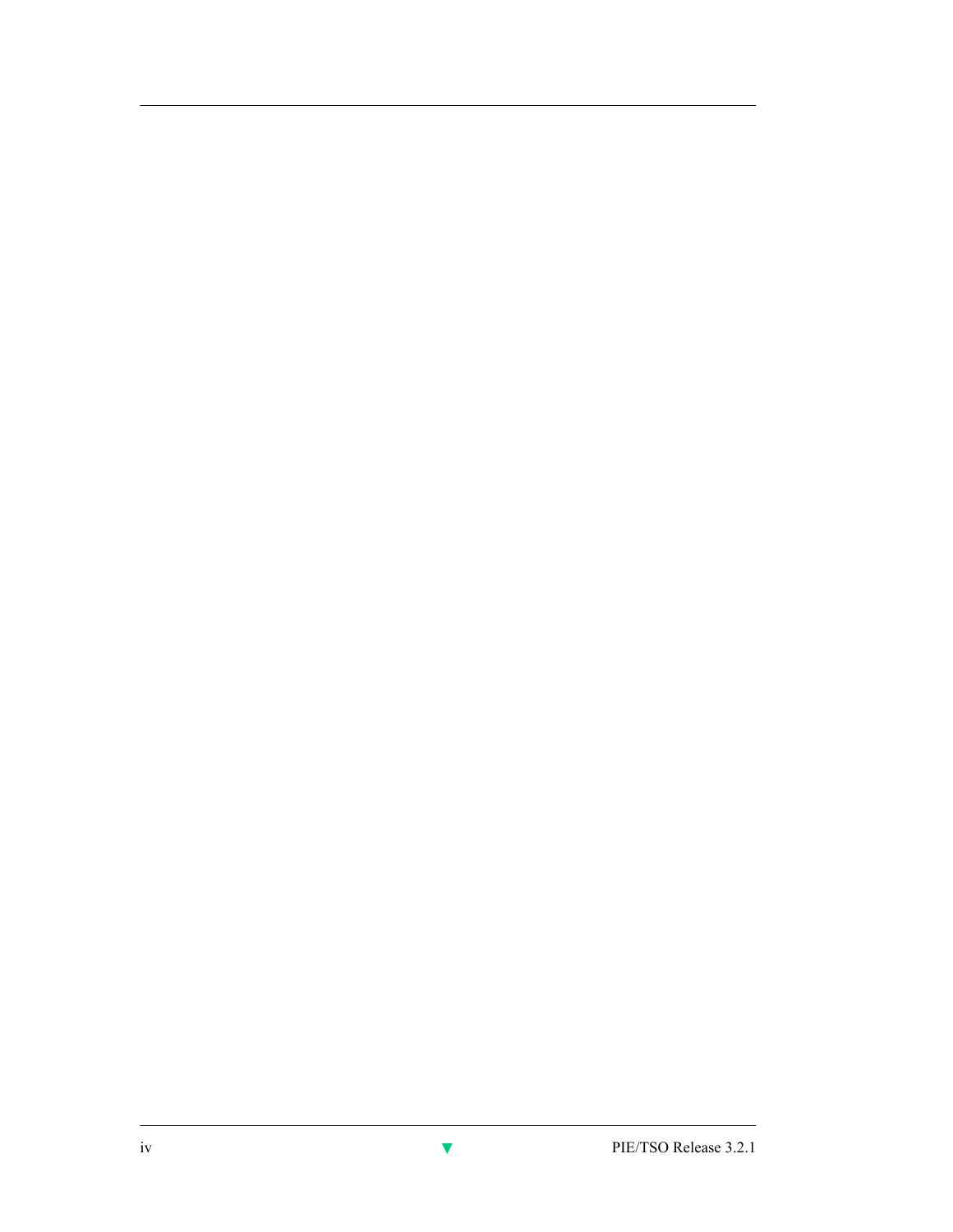# **Chapter 1 Overview**

Dynamic Steplib allows you to change library concatenations while you are logged on, using a simple command. You can change your

- **•** STEPLIB
- **•** ISPLLIB
- any current allocation

You can add datasets before or after your current concatenation. You can completely replace your STEPLIB or ISPLLIB concatenation. You can even eliminate your STEPLIB or ISPLLIB altogether.

Customizing STEPLIB and ISPLLIB concatenations can improve performance and reduce the administration required to install new applications and migrate to new versions.

# **Changing STEPLIBs**

### **Improving Performance**

You can use Dynamic Steplib to improve performance, both for your logon and for the system as a whole. Searching the STEPLIB is a resource intensive process. So it is critical to make the STEPLIB as small as possible. Yet you have scores of applications. You certainly don't want all of them in the LPA and link list. So, to be run, these applications have to be in the STEPLIB.

With TSO alone, these applications have to be added to the STEPLIB in the logon procedure. If you put the datasets for every application in the STEPLIB of the general logon procedure, it can take a long time and a lot of resources to finally find an application toward the bottom of the list.

You can alleviate this problem by creating a customized logon procedure for each user that includes only the datasets the user needs. But this is a maintenance headache most installations aren't willing to suffer.

That's where Dynamic Steplib comes in. With Dynamic Steplib, you can change, add to, or even eliminate your STEPLIB on the fly. Dynamic Steplib can maintain separate STEPLIBs in different ISPF split screens. It can even maintain separate STEPLIBs for each position in a stack of ISPF applications (see [" Stacking ISPF Applications" on page 3](#page-6-0)). If you run PIE/TSO MultiTSO, you can have different STEPLIBs for each session. As you switch from session to session, application to application, Dynamic Steplib activates the appropriate STEPLIB for that environment.

This means, every application can have its own customized STEPLIB. Simply include Dynamic Steplib commands in the CLIST or REXX EXEC you use to start the application. At the start of the CLIST, you can replace the current STEPLIB with the datasets this application uses. Then, after the application is ended, the CLIST can reset the STEPLIB to its previous setting. If the modules the application uses are not in the STEPLIB, you can turn off the STEPLIB altogether. If you eliminate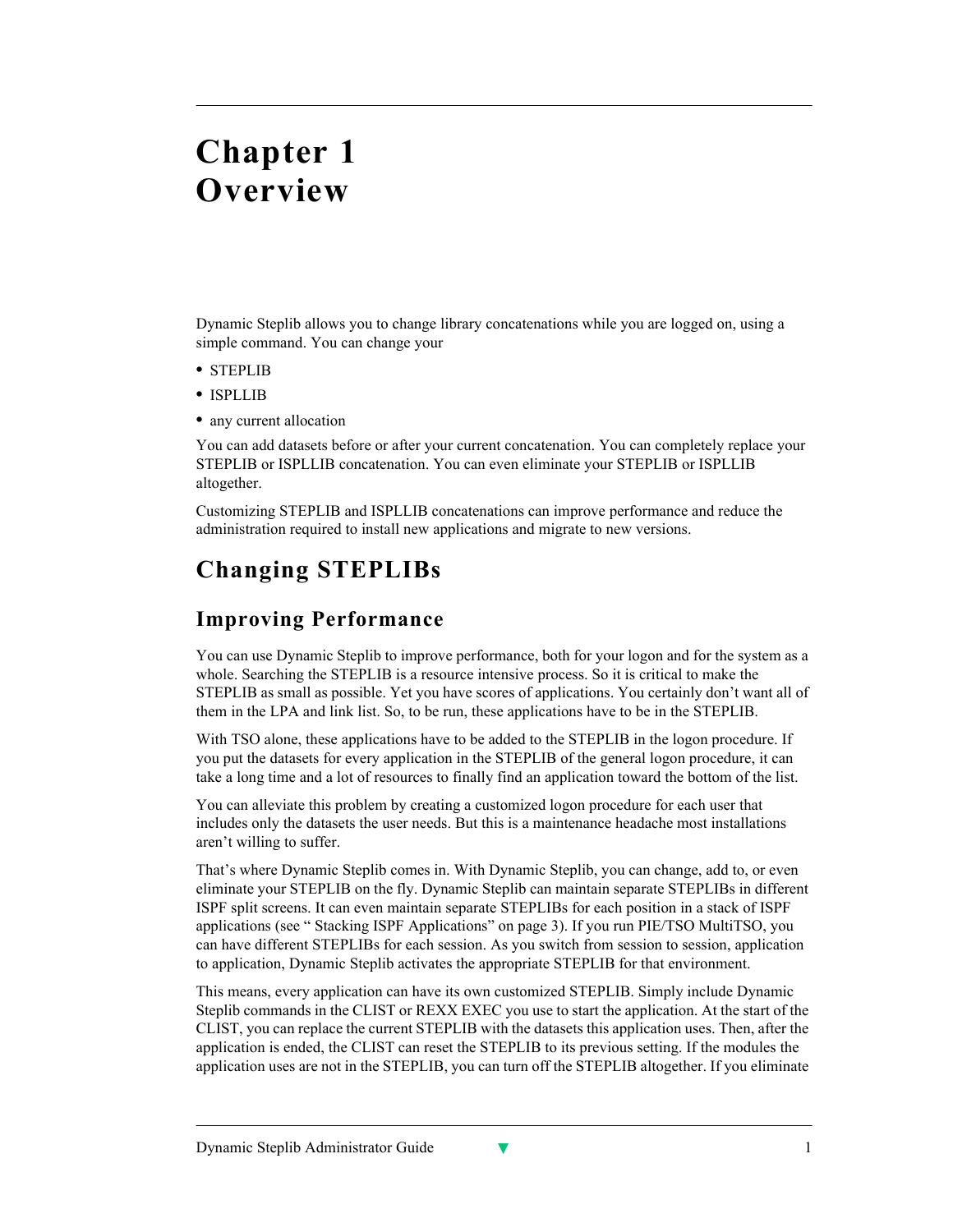the STEPLIB, MVS goes right to the LPA and link list and bypasses the overhead involved in a STEPLIB search. The time it takes to locate a module is drastically reduced.

Streamlining STEPLIBs improves performance for each user, because the search times are minimized. It also improves the performance of your whole system, because these small decreases compound to a substantial savings.

### **Facilitate Administration**

Right now, with all your datasets allocated in the general logon procedure, one person is responsible for administering all dataset changes for all applications. Using Dynamic Steplib, you can allocate these datasets in individual CLISTs or REXX EXECs, and delegate dataset administration to the person responsible for maintaining each application.

Dynamic Steplib also simplifies testing. It allows you to test new versions and product PTFs without logging off and back on. Simply change the STEPLIB concatenation when you need to go from one version to another.

# **Changing ISPLLIBs**

Dynamic Steplib provides the same benefits for ISPLLIB.

Of course, ISPF provides the LIBDEF command to provide a special "ISPLLIB" (ISPLUSR) for a particular user. However LIBDEF has an important restriction: Once an ISPF application is started, it is considered to be part of the standard ISPLLIB only. If the application tries to link to a module in the special ISPLLIB, it will abend with an 806-04. This means all applications that link to a module in their own library must be included in the ISPLLIB.

Dynamic Steplib overcomes this limitation by changing the ISPLLIB concatenation itself (instead of adding a ISPLUSR concatenation). There is only one library, so there is no difficulty when an application attempts to link to a module.

With Dynamic Steplib, you can add datasets before or after your current ISPLLIB concatenation, or you can completely replace the concatenation. An ISPLLIB change applies only to the ISPF split screen (or place in the stack) in which it is executed, so you can have a different ISPLLIB for every split screen. You can completely customize your ISPLLIB.

## **Dynamic Concatenation**

Dynamic concatenation allows you to add your own personal datasets to any existing allocation. You don't have to free and reallocate the datasets. You don't have to know the dataset names. You don't have to change existing CLISTs or EXECs when dataset names change with a new version.

All you have to do is specify the ddname you are changing and the datasets you want to add to the concatenation.

Using dynamic concatenation also offers benefits over using ALTLIB statements for SYSPROC and SYSEXEC and LIBDEF statements for ISPF datasets. Dynamic concatenation is easier to use. It is also more efficient. When you use ALTLIB and LIBDEFs, TSO must open and close two separate allocations. With LIBDEFs this is even more significant because ISPF must issue a BLDL twice each time it must locate an ISPxLIB/ISPxUSER allocation pair. When you use dynamic concatenation, there is only one open and one close, and ISPF needs to issue only one BLDL to locate an ISPx LIB/ISPxUSER allocation pair.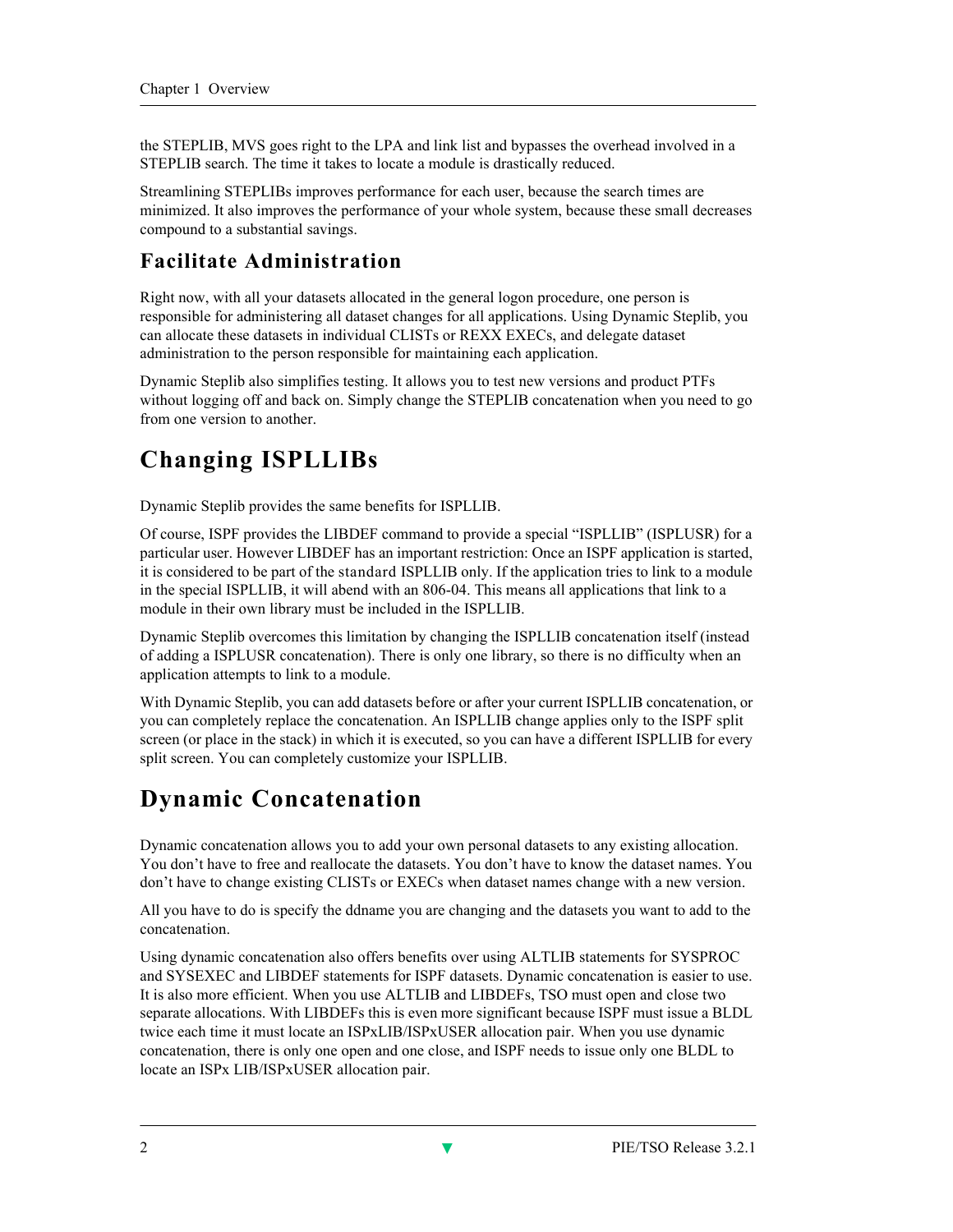### <span id="page-6-0"></span>**Stacking ISPF Applications**

ISPF allows you to execute applications one on top of the other within a split screen. So you can execute, for example, EDIT, then BROWSE, then SMP/E,then SDSF, and so on. ISPF just places the new application right over the old. The old still exists in the background, and you can go back to it by exiting out of the applications "above" it in the stack.



To do this, you must write a CLIST or REXX EXEC to execute the application you want to run next and start the application with the SELECT service. For example, you could create a CLIST that contains the following command:

ISPEXEC SELECT PGM(ISREDIT)

We call this type of execution stacking. We call the application you see on your screen the top of the stack. So in our example, above SDSF would be the top of the stack. If you ended it, SMP/E would be the top of the stack.

Dynamic Steplib allows you to have different allocations for each position in the stack. As you exit out of each application, going down the stack, Dynamic Steplib will invoke the allocations previously specified for that position. So if EDIT, BROWSE, SMP/E, and SDSF all have their own, customized allocations, they will still have their customized allocations going up and down a stack.



# **Technical Details**

You do not have to change your logon procedure to use Dynamic Steplib. It works with any of the following TMPs:

**•** PCSEFT01 (MultiTSO),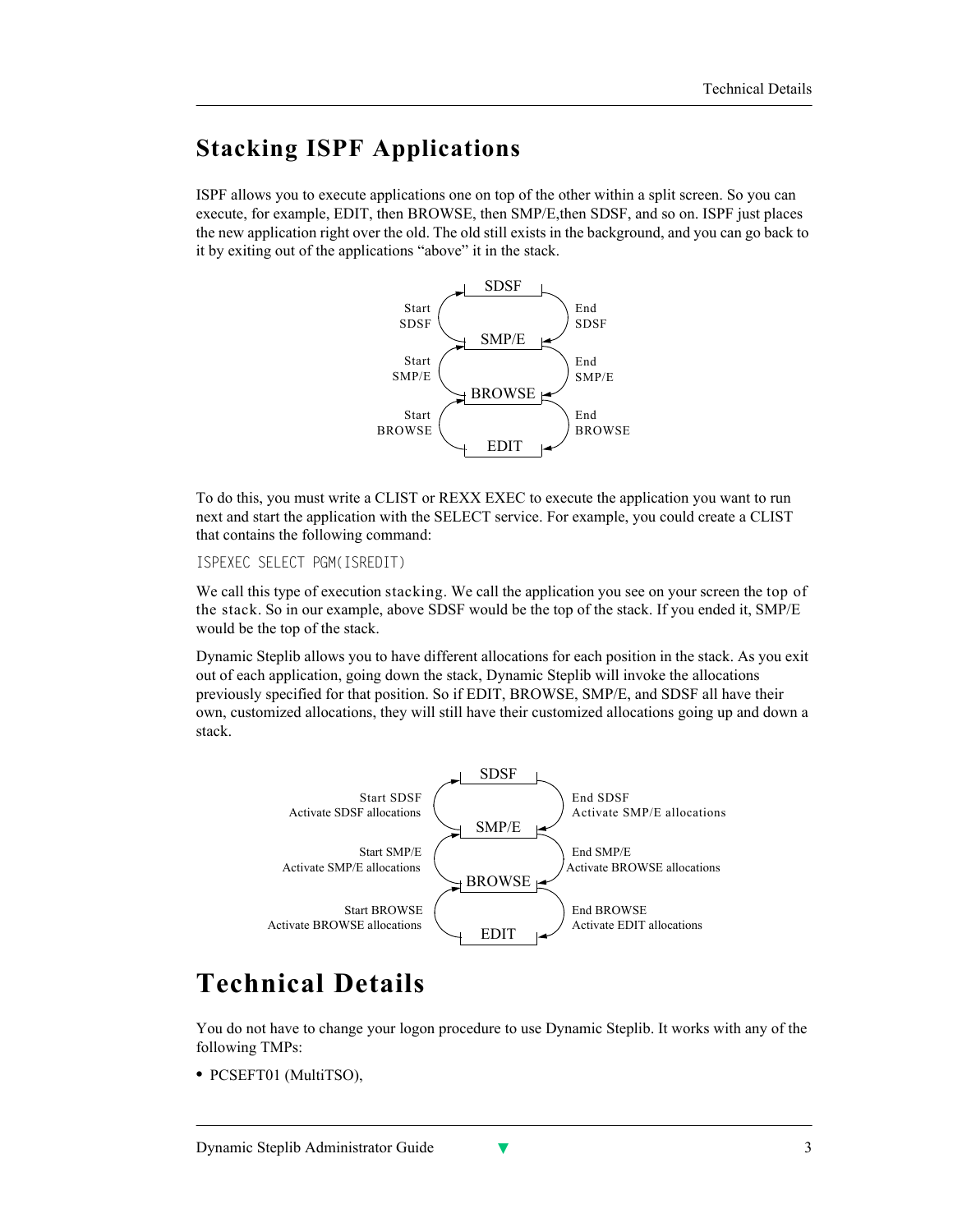- **•** IKJEFT01 (IBM)
- **•** ADFMDF03 (IBM's Session Manager)
- **•** TSOSES (CMA's TSOPLUS)

Dynamic Steplib does not interfere with any existing tasklibs, for example ISPLLIB and those used by SAS.

Dynamic Steplib works with or without PIE/TSO MultiTSO. It will not affect the PIE/TSO job steps for PCSEFT01, PNAVL01, and PCSSTAT.

Dynamic Steplib requires:

- **•** MVS version 3.1.0 or higher
- **•** MVS DFP version 3.1 or higher
- **•** RACF 1.9 or higher. ACF2 or TOPSECRET must support the RACROUTE macro specifying release 1.9

# **Release Notes**

Version 1.2.0 has the following changes and enhancements.

- **•** PTSSTEP has the new keyword AUTH. Authorized users can use the AUTH keyword to APF authorize the changed STEPLIB or ISPLLIB for their TSO address space.
- **•** You may now specify volume overrides for PTSSTEP and PTSCAT datasets using the VOL parameter.
- **•** PTSCAT RESET no longer resets the concatenation to the default. Now it functions like PTSSTEP and resets the concatenation to its last setting. To reset the concatenation to the default, use the new parameter STACK. You may also free the concatenation with the new FREE parameter.

To upgrade from version 1.1.0 to 1.2.0, follow all installation procedures in "Chapter 2 Installation" on page 5.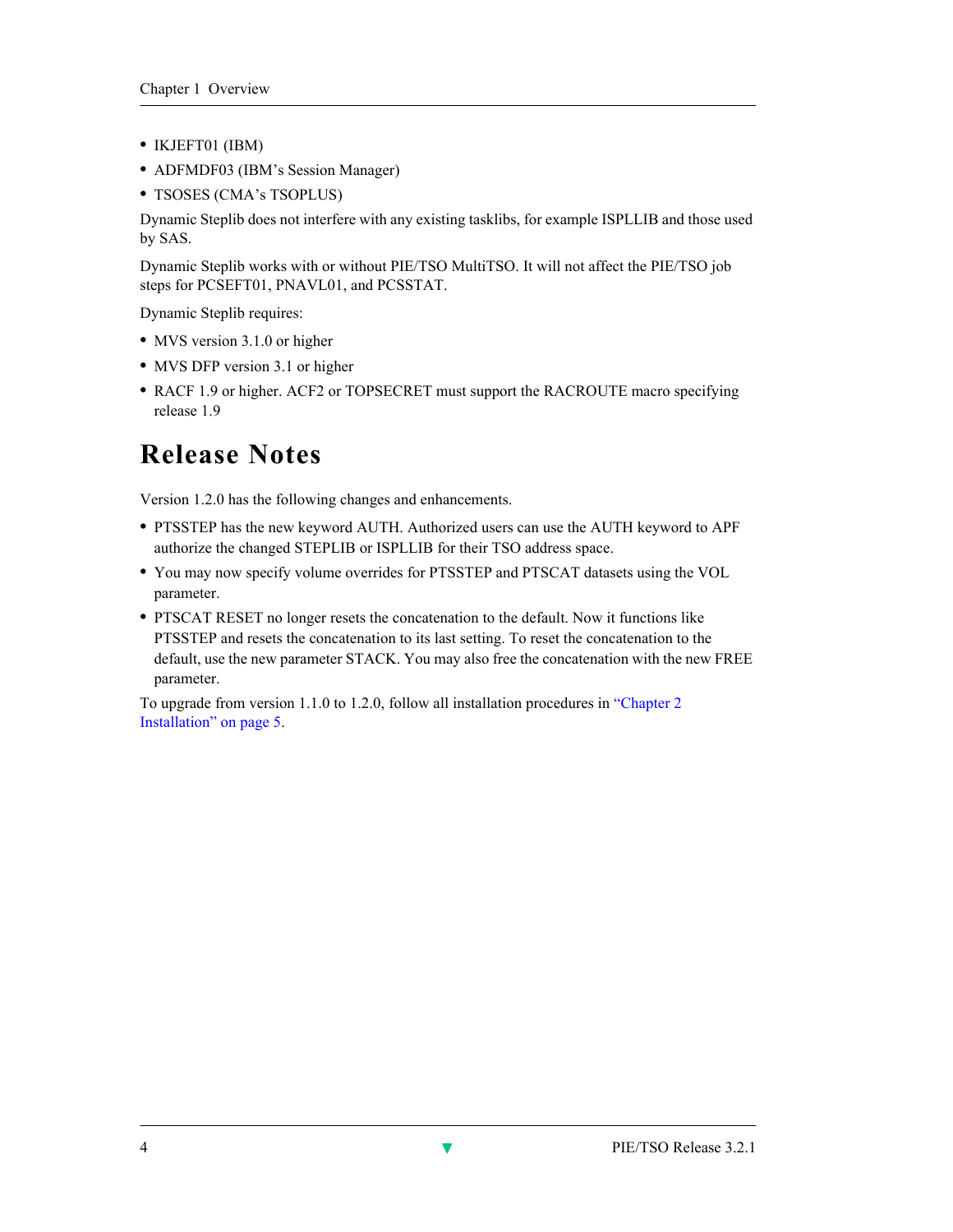# **Chapter 2 Installation**

Steps to install Dynamic Steplib differ depending on whether you also run PIE/TSO MultiTSO. If you do not run MultiTSO, follow the instructions in ["Installation Without MultiTSO," on page 5](#page-8-0)". If you run MultiTSO, follow the instructions in ["Installation With MultiTSO," beginning on page](#page-17-0)  [14.](#page-17-0)

# <span id="page-8-0"></span>Installation Without MultiTSO

### **Step 1: Load File 1**

#### 1. Unload the tape using the job below.

|                        |     | //LOADJCL JOB 1234, load installation dataset'. |
|------------------------|-----|-------------------------------------------------|
| $\frac{1}{2}$          |     | $MSGLEVEL = (1.1)$                              |
|                        |     | //LOAD EXEC PGM=IEBCOPY                         |
| //SYSPRINT DD SYSOUT=* |     |                                                 |
|                        |     | //SYSUT1 DD VOL=SER=PTD120,                     |
| $\frac{1}{2}$          |     | $UNIT=3480$ , $\leq$ == Correct device type     |
| $\frac{1}{2}$          |     | DSN=TSCPIE.PTD120.CNTL,DISP=OLD,                |
| $\frac{1}{2}$          |     | $LABEL=(1, SL, EXPDT=98000)$                    |
| //SYSUT2 DD            |     | UNIT=SYSALLDA.DISP=(.CATLG.DELETE)              |
| $\frac{1}{2}$          |     | DSN=pie.PTD120.CNTL, <==Correct HLQ             |
| $\frac{1}{2}$          |     | VOL=SER=volser, <==Supply the volume            |
| $\frac{1}{2}$          |     | $SPACE=(6160, (60, 60, 4), \dots$ ROUND).       |
| $\frac{1}{2}$          |     | DCB=(RECFM=FB, LRECL=80, BLKSIZE=6160)          |
| //SYSIN                | DD. | <b>DUMMY</b>                                    |
| $\frac{1}{2}$          |     |                                                 |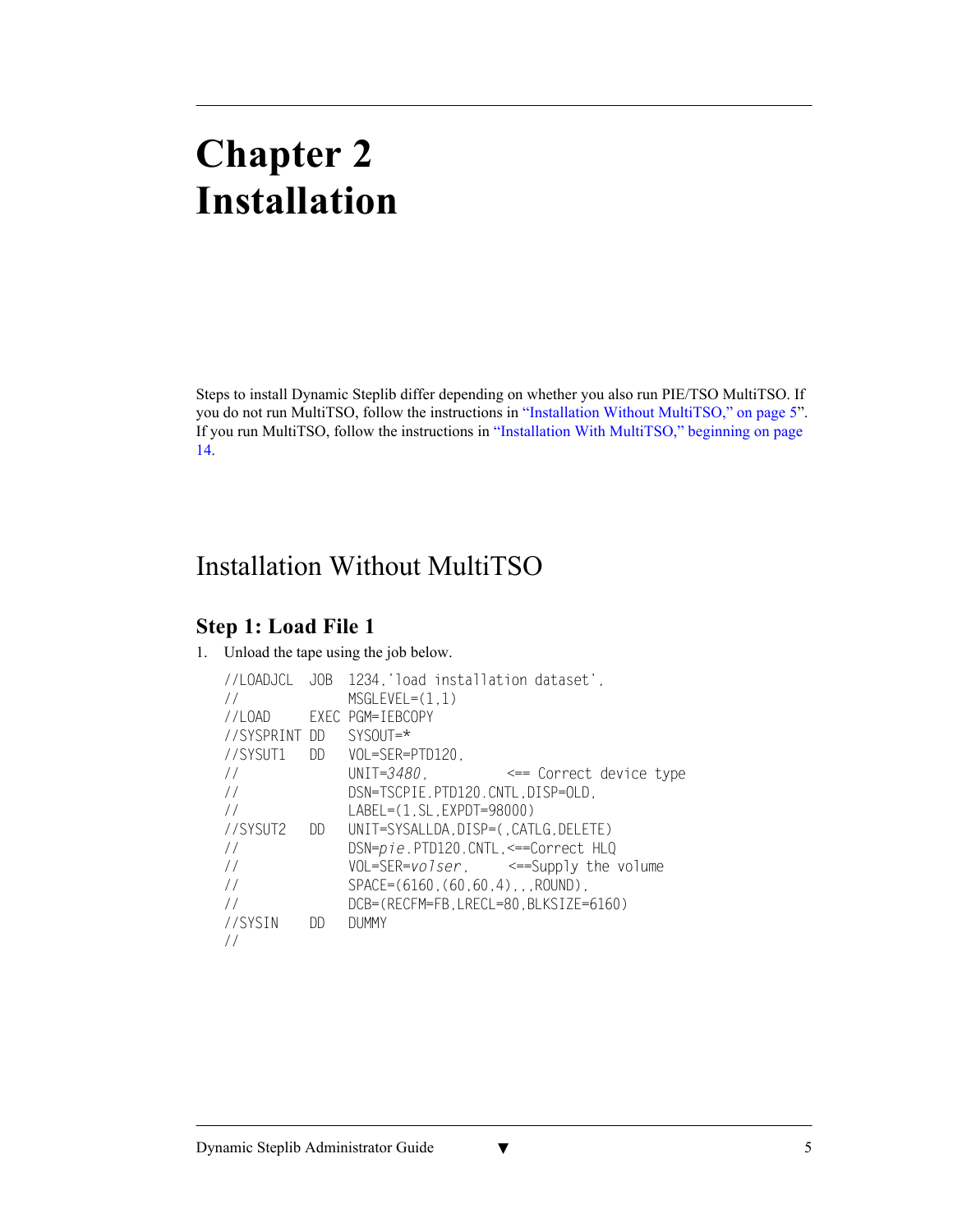### **Step 2: Load the Remaining Files**

In this step you will build and run a job to load the rest of the files from the tape, using the INSTALLS CLIST. The INSTALLS CLIST will prompt you for job variables—job statements, qualifiers, etc. When you have completed the questions, the INSTALLS CLIST will build a customized installation job and present it for your review. You may then modify the job, if you like. It will be saved as member SINSTJCL in the CNTL dataset. The following sections detail the steps required to run the INSTALLS CLIST.

### **CHOOSING A LIBRARY**

Dynamic Steplib modules must execute from an explicitly authorized APF library. That is, the library must have an entry in an active IEAAPFxx member of SYS1.PARMLIB. If it does not, you will receive an S306-C abend when you try to start Dynamic Steplib.

### $\bigwedge$  WARNING

Do not place the PTSSTEP module in a STEPLIB. If you use PTSSTEP OVERRIDE, the module will be "lost," and you will be unable to issue another PTSSTEP command.

Install the PTSSTEP module in a link list library or an LPA library.

You may install all other Dynamic Steplib modules in a link list library or an LPA library, or you may install into a new library and authorize it. If the library is not in the link list or LPA, you will need a STEPLIB DD statement in your logon procedures. If you want Dynamic Steplib modules in the LPA, you will have to IPL with a CLPA.

### **RUNNING THE INSTALLS CLIST**

If you like, complete the INSTALLS worksheet on the following page, before running the INSTALLS CLIST.

You may run the CLIST multiple times, if necessary. To cancel the CLIST enter .END at any prompt.

1. From ISPF Option 6 or TSO READY enter: EXEC 'pie.PTD120.CNTL(INSTALLS)'

Substitute the correct high level qualifier for pie.

- 2. Respond to the instructions on the screen.
- 3. Review the job and make any changes you like.
- 4. Submit your SINSTJCL job.

☞ If you use the Dynamic Steplib load library as the APF authorized library, the COPYAPF step will end with a condition code of 8. That is because IEBCOPY will think that a "member select" is being attempted during a compress. If this occurs the IEBCOPY will fail with a parameter validation error before doing the compress or the copy. In the above case, 8 is an acceptable return code for this job step.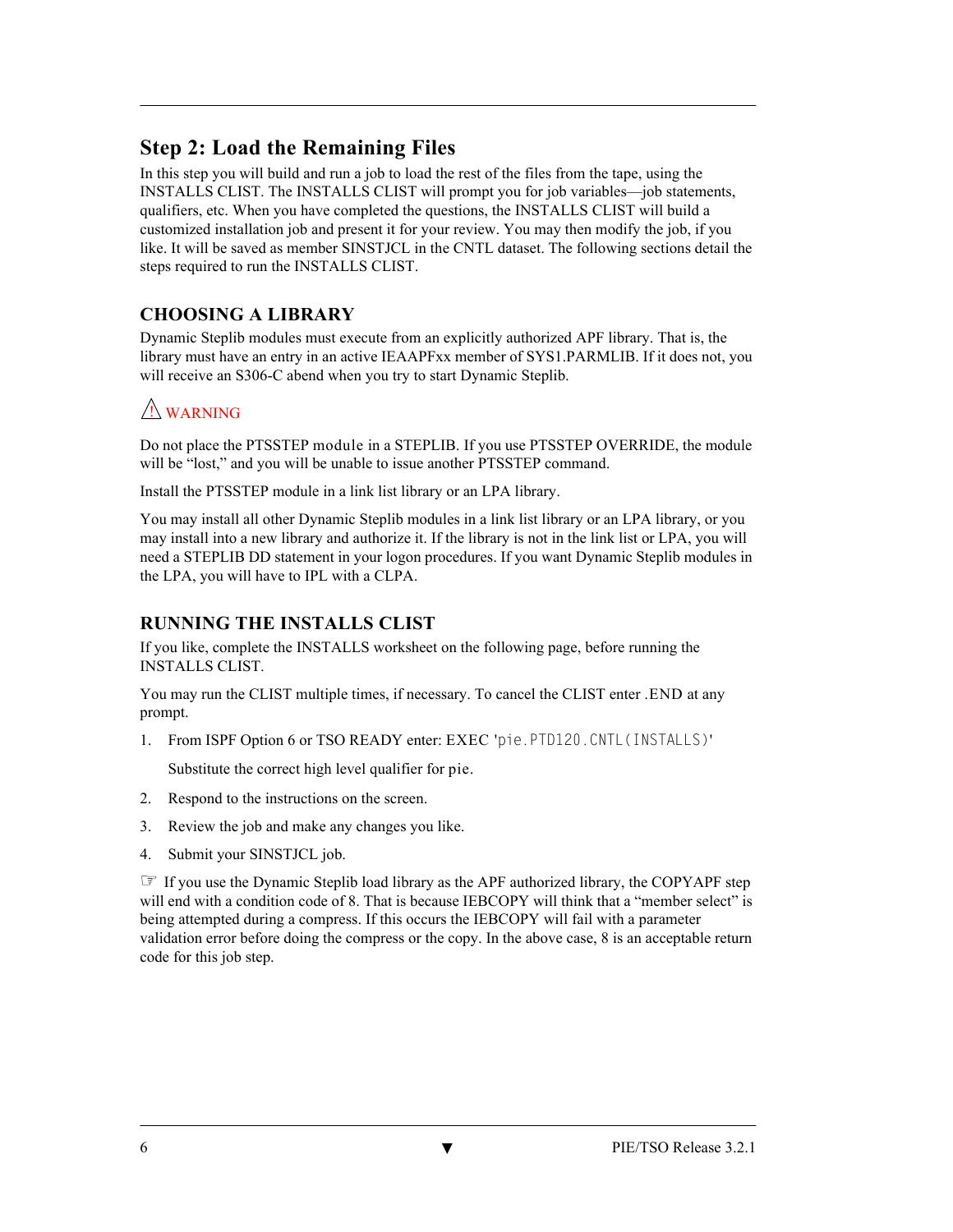#### **INSTALLS CLIST WORKSHEET**

The CLIST will prompt you for the following information. If you want, you can prepare your answers in advance with this worksheet.

What is the name of the dataset you loaded file 1 into (e.g., PIE.PTD120.CNTL)?

What APF library will you load Dynamic Steplib datasets into and what is its DISP (e.g., SYS3.PIEAUTH and SHR)?

What JES procedure library will you use for your Dynamic Steplib procedures and what is its DISP  $(e.g., \text{SYS3.PROCLIB} \text{and} \text{SHR})?$ 

What disk volume serial number will you use for Dynamic Steplib product datasets (e.g., MVS230)? \_\_\_\_\_\_\_\_\_\_\_\_\_\_\_\_\_\_\_\_\_\_\_\_\_\_\_\_\_\_\_\_\_\_\_\_\_\_\_\_\_\_\_\_\_\_\_\_\_\_\_\_\_\_\_\_\_\_\_\_\_\_\_\_\_\_\_\_\_

What esoteric unit name do you want to use for disk (e.g., SYSALLDA)?

What are the first and second level qualifiers for your Dynamic Steplib datasets (e.g.,  $PIE.PTD120$ ?

If you are migrating or re-installing, do you want to overwrite old Dynamic Steplib datasets (YES or  $NO$ ?

What is the SYSOUT class  $(e.g., X)?$ 

What esoteric unit name do you want to use for temporary disk datasets (e.g., SYSALLDA)?

What esoteric unit name do you want to use for tape units  $(e.g., 3480)$ ?

What esoteric unit name do you want to use for VIO units (e.g., VIO)?

What job statement information do you want used (e.g., accounting information and programmer  $name)$ ?

What special JES control statements do you want to add to the job stream (e.g., /\* ROUTE statements, etc.)?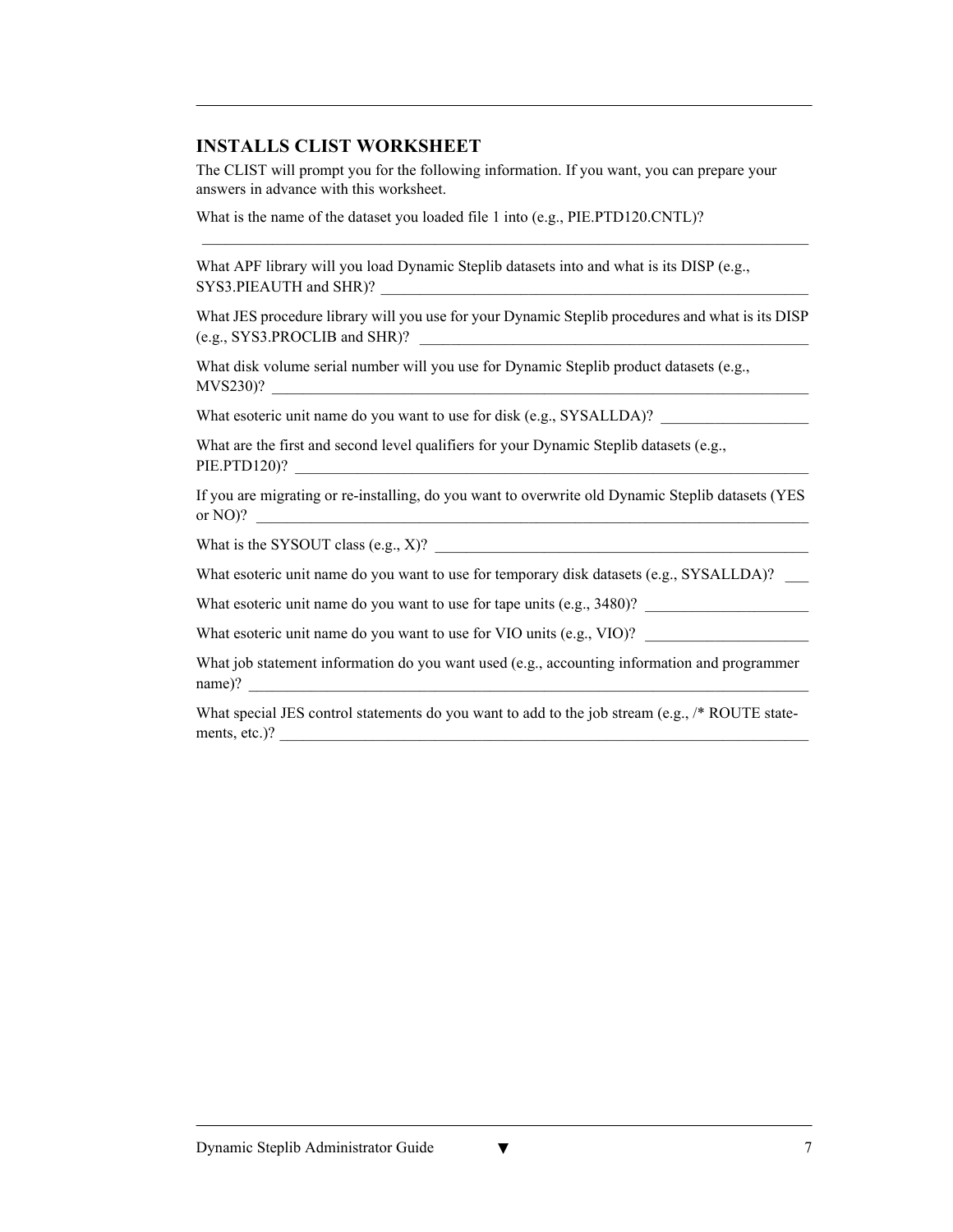### **Step 3: Implement the Dynamic Steplib Library**

- 1. Perform one of the following steps to implement your Dynamic Steplib load library.
- If you loaded Dynamic Steplib into a link list library, perform an LLA refresh so that MVS can find the Dynamic Steplib load modules. Enter: F LLA,REFRESH
- If you loaded Dynamic Steplib into an LPA library, IPL with a CLPA so that Dynamic Steplib load modules will be loaded into the LPA.
- If you loaded Dynamic Steplib into another library, edit an IEAAPFxx member in SYS1.PARMLIB. Add an entry for the Dynamic Steplib load library. For example: SYS3.DSAUTH MVS230. Then IPL.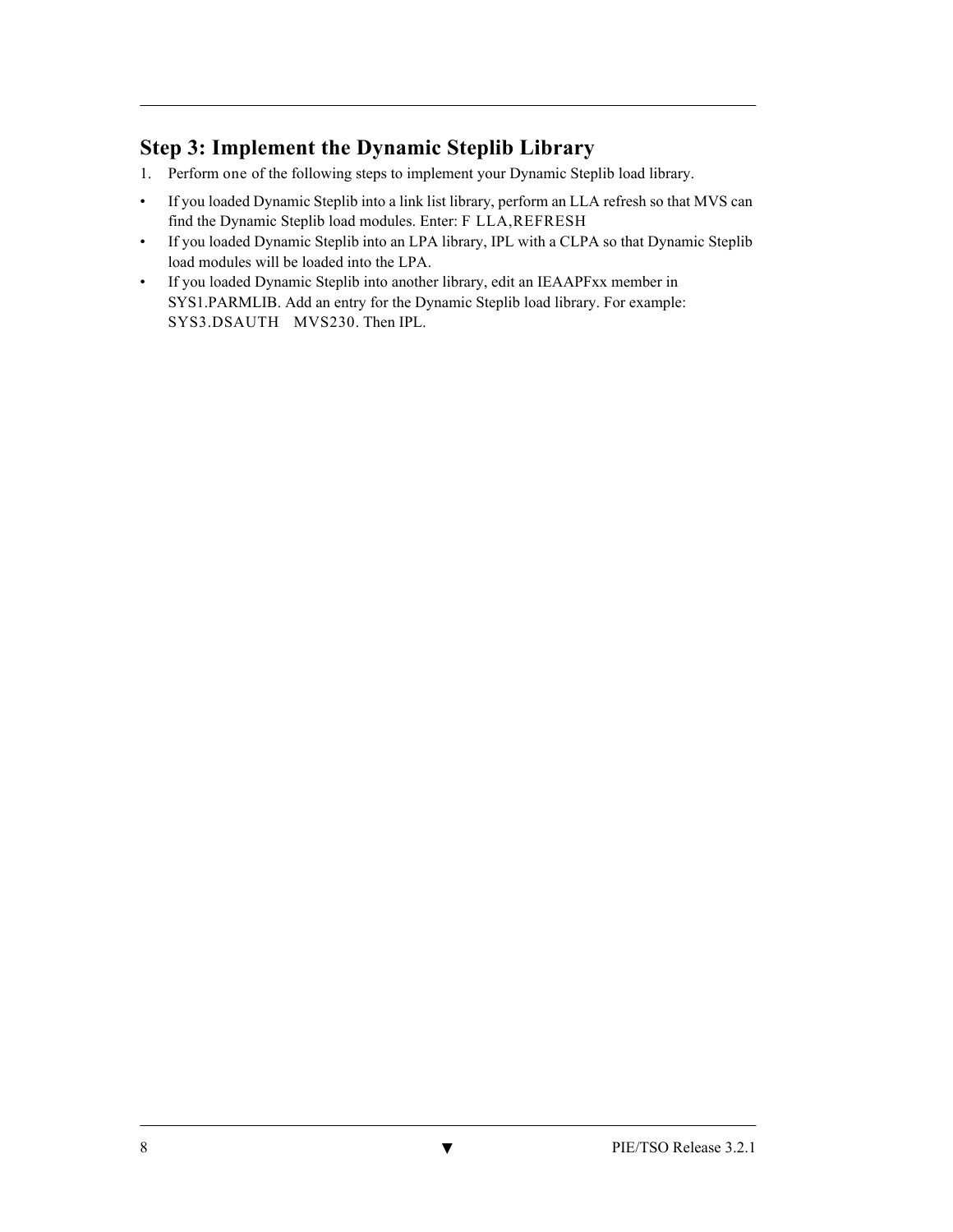### **Step 4: Modify the Dynamic Steplib Start-Up Procedure**

You are now ready to modify the Dynamic Steplib start-up procedure.

- 1. Edit member PTDINIT from the Dynamic Steplib PROCLIB.
- 2. Modify the following parameters:

APF Identify the Dynamic Steplib load library.

DUMP Specify a SYSOUT class for dumps generated if there is a problem with PTDINIT. The default is A.

PARMDS Identify the dataset that will contain the Dynamic Steplib start-up options. The default is PIE.PTD120.PARMLIB.

SOUT Specify a SYSOUT class for PTDINIT output. The default is \*.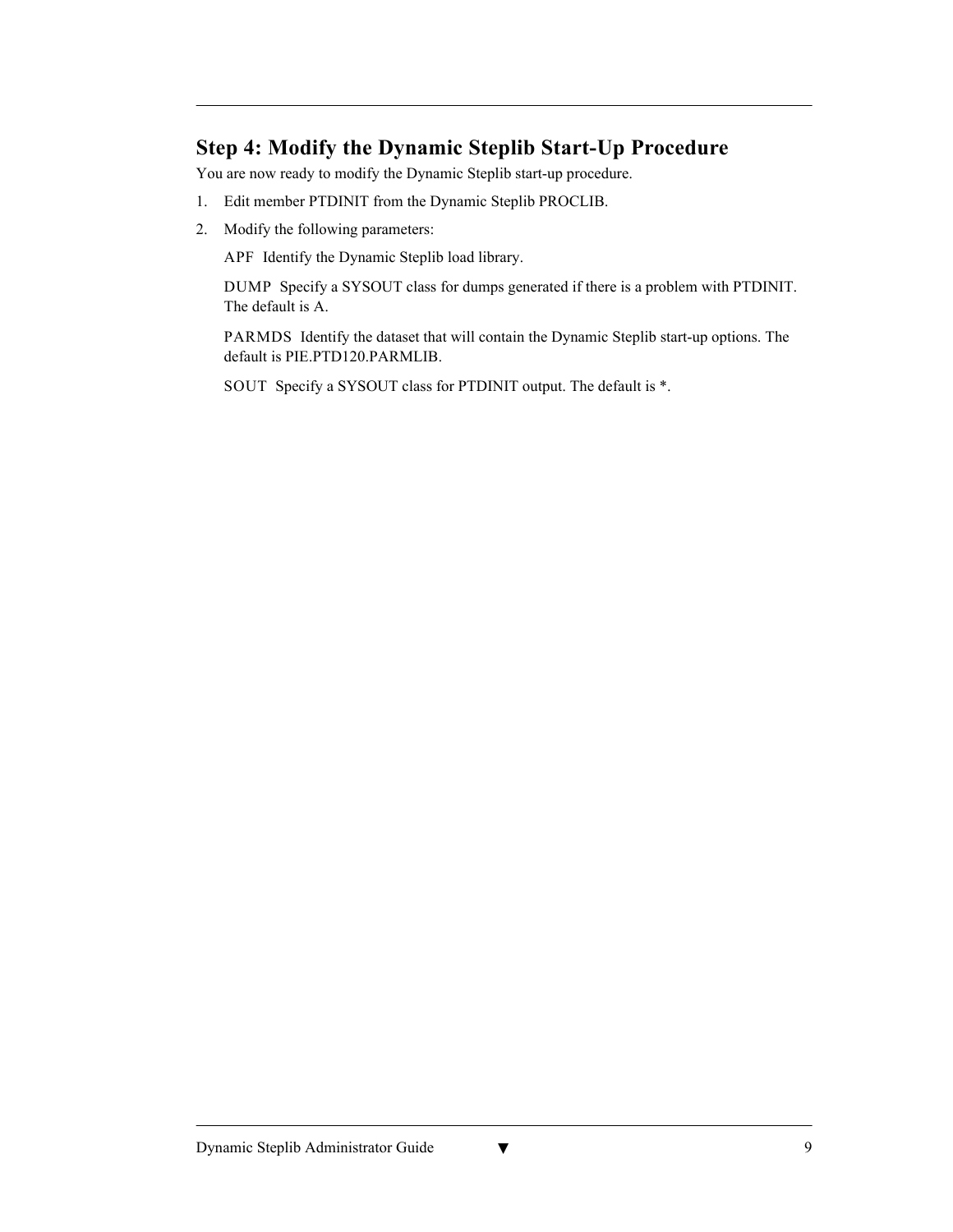### **Step 5: Set Start-Up Options**

The STEPPARM member of the PARMLIB dataset contains Dynamic Steplib start-up options. These options specify your password, locate files, and tailor Dynamic Steplib processing.

The PTDINIT procedure locates and reads the STEPPARM member. Be sure to identify the correct dataset in PTDINIT's PARMDS parameter.

#### **Syntax**

Each statement in the STEPPARM member must be an 80 character statement, beginning in column one. Sequence numbers are not allowed.

To code a comment statement, place an asterisk (\*) in column one. You may place a comment within a statement if you separate the parameter and value from the comments with one or more spaces.

You may not code continuations.

#### **Updates**

- 1. Edit your PARMLIB(STEPPARM) member.
- 2. Add EXPUSR=YES or NO. If you specify NO, Dynamic Steplib will suppress messages regarding invalid or expiring passwords from the user's terminal. These messages will still be displayed once a day on the console. If you specify YES, Dynamic Steplib will display these messages both at the user terminal and the console.
- 3. Add STPCMP=YES to indicate that you are using the Dynamic Steplib component of PIE/ TSO.
- 4. Update the following start-up options using the information in the letter sent with your Dynamic Steplib product tape.

EXPDT Identify your Dynamic Steplib expiration date in yyyy.ddd format.

CPUID Each licensed CPU ID is paired with a password. Specify your CPU ID and password pairs. Code one pair per line. You may use as many lines as necessary. Example:

CPUID 000000000000=XXXXXXXXXXX 111111111111=YYYYYYYYYYY

CPUID must be the last option in the STEPPARM member.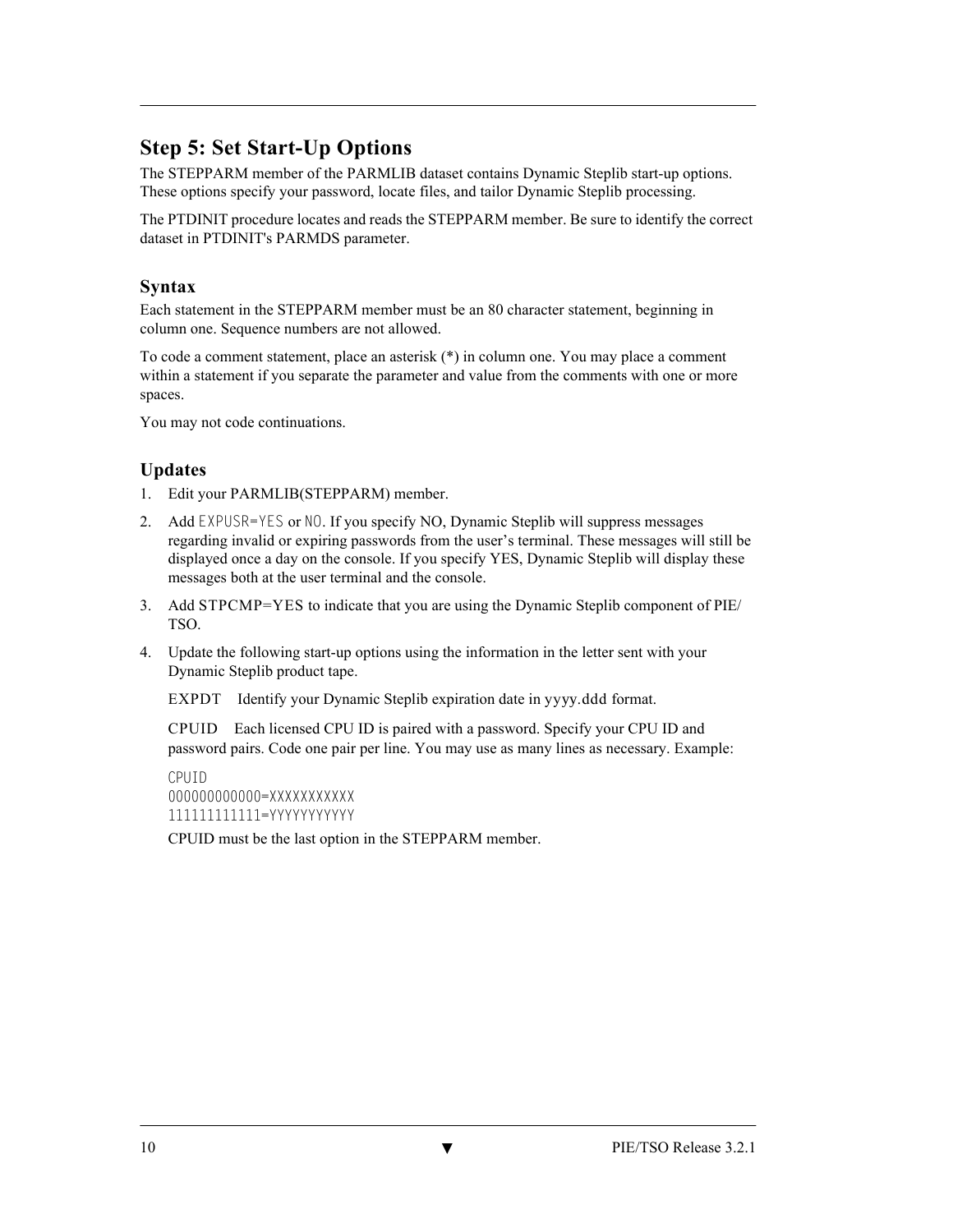### **Step 6: Authorize Commands**

1. The PTSSTEP and PTSCAT commands are authorized commands, and you must add them to IKJTSOxx SYS1.PARMLIB. To do so, edit IKJTSOxx. Add PTSSTEP and PTSCAT to AUTHCMD and to AUTHTSF NAMES. Use the TSO PARMLIB command to update the table dynamically:

#### PARMLIB UPDATE(xx)

You may want to secure these commands using your external security system.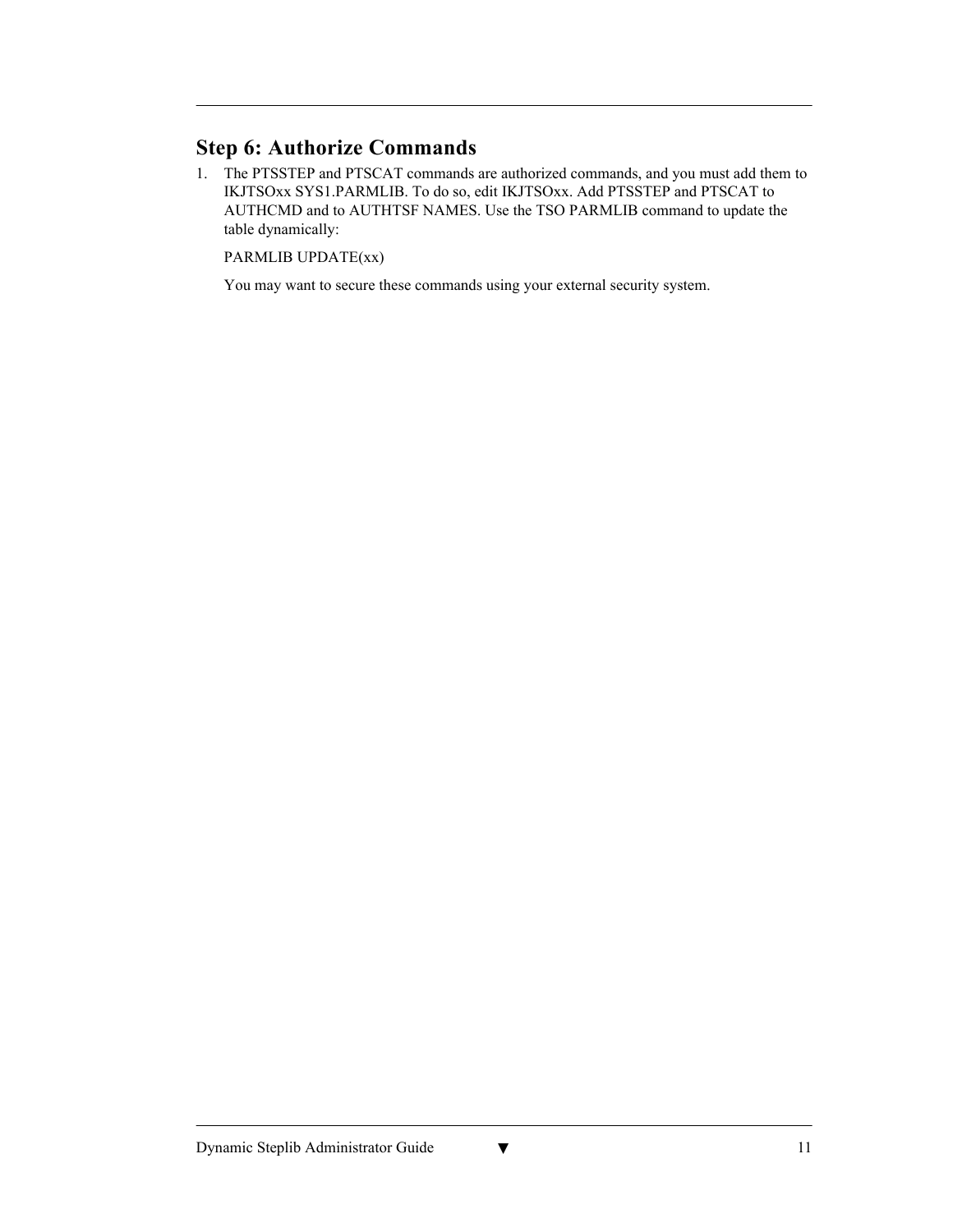### **Step 7: Define Security Resources**

To secure PTSSTEP or to use the PTSSTEP AUTH keyword, you must define PTSSTEP resources to your security system.

☞ The AUTH keyword APF authorizes the modified STEPLIB or ISPLLIB. Dynamic Steplib checks for authorization using a SAF call.

- 1. To secure PTSSTEP, define the resource PIEDYN.CMD.PTSSTEP in the FACILITY class. The access intent is READ.
- 2. To authorize the AUTH keyword, define the following resources in the FACILITY class. The access intent is UPDATE.
	- PIEDYN.CMD.PTSSTEP.AFTER.AUTHORIZE—AUTH keyword used with the AFTER keyword.
	- PIEDYN.CMD.PTSSTEP.BEFORE.AUTHORIZE—AUTH keyword used with the BEFORE keyword.
	- PIEDYN.CMD.PTSSTEP.OVERRIDE.AUTHORIZE—AUTH keyword used with the OVERRIDE keyword.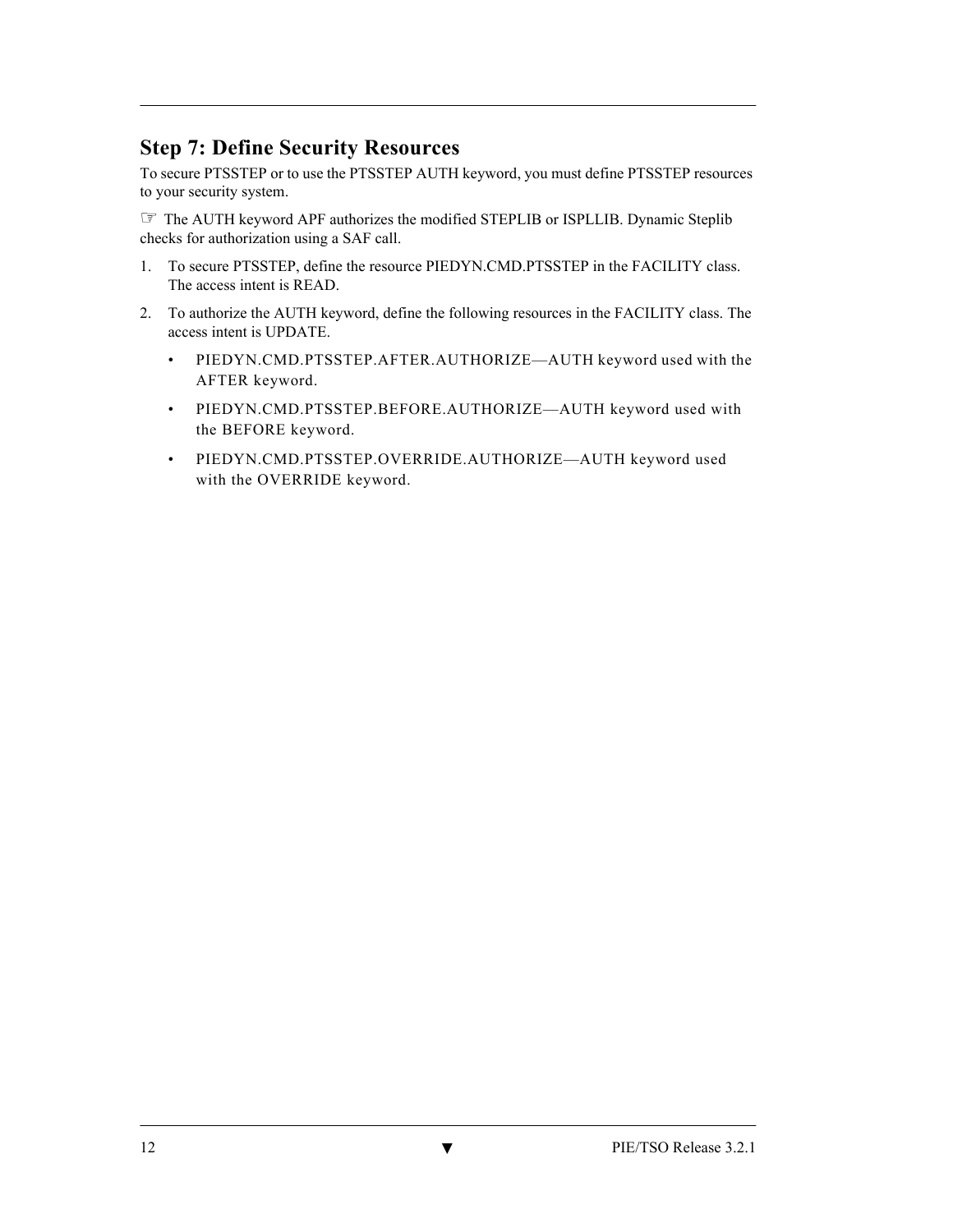# **Step 8: Start Dynamic Steplib**

1. Enter START PTDINIT from the console.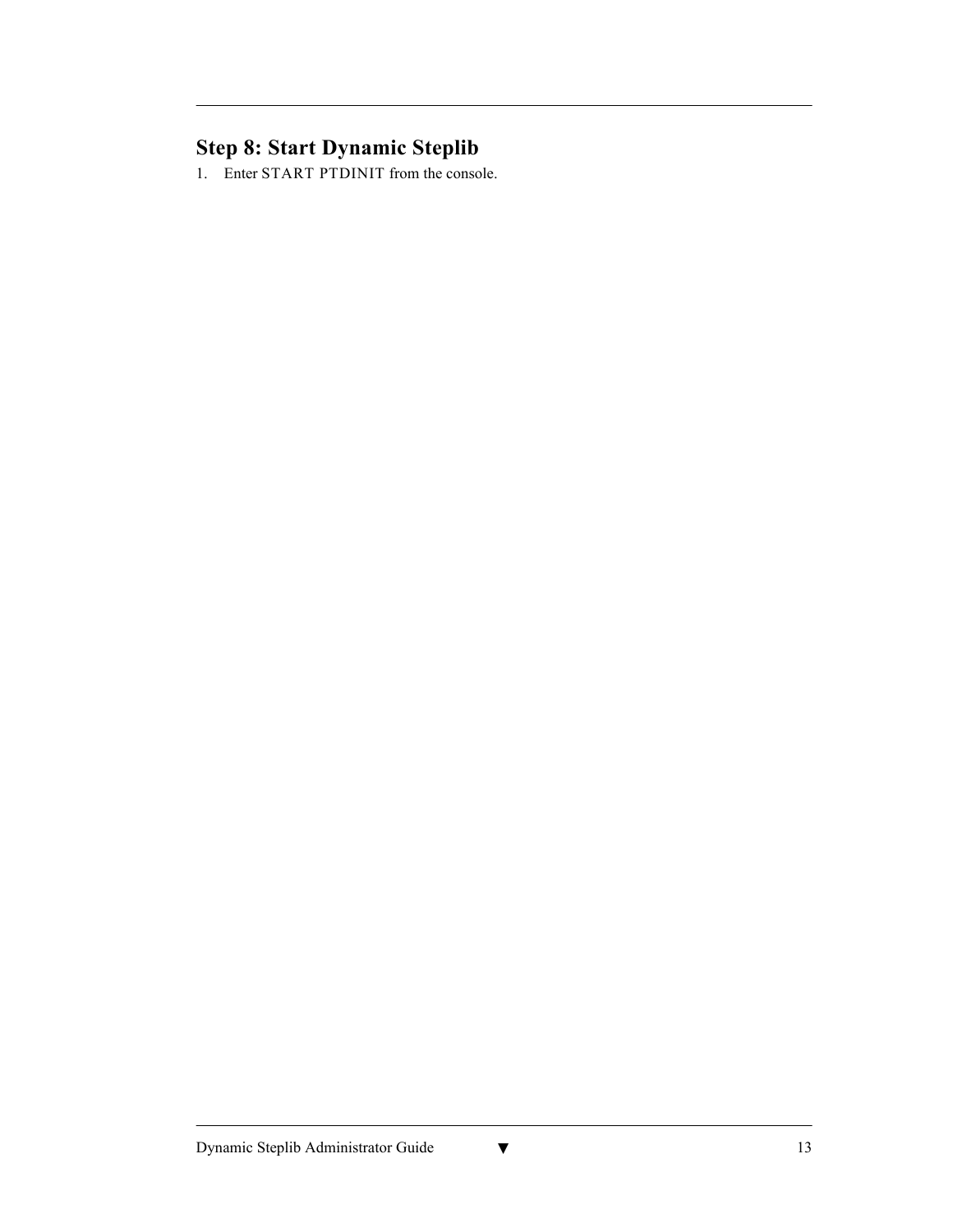# <span id="page-17-0"></span>**Installation With MultiTSO**

Use this installation procedure if you also run PIE/TSO MultiTSO. If you are a new PIE/TSO customer, install MultiTSO before installing Dynamic Steplib.

### **Step 1: Installation**

1. Unload the tape using the job below.

|               |       | //LOADJCL JOB 1234, load installation dataset', |
|---------------|-------|-------------------------------------------------|
| $\frac{1}{2}$ |       | $MSGLEVEL = (1, 1)$                             |
|               |       | //LOAD EXEC PGM=IEBCOPY                         |
| //SYSPRINT DD |       | $SYSOUT = *$                                    |
|               |       | //SYSUT1 DD VOL=SER=PTD120.                     |
| $\frac{1}{2}$ |       | $UNIT=3480$ , $\leq$ == Correct device type     |
| $\frac{1}{2}$ |       | DSN=TSCPIE.PTD120.CNTL.DISP=OLD.                |
| $\frac{1}{2}$ |       | $LABEL=(1, SL, EXPDT=98000)$                    |
| //SYSUT2 DD   |       | UNIT=SYSALLDA, DISP=(, CATLG, DELETE)           |
| $\frac{1}{2}$ |       | DSN=pie.PTD120.CNTL, <==Correct HLQ             |
| $\frac{1}{2}$ |       | VOL=SER=volser, <==Supply the volume            |
| $\frac{1}{2}$ |       | $SPACE=(6160, (60, 60, 4), \dots$ ROUND).       |
| $\frac{1}{2}$ |       | DCB=(RECFM=FB, LRECL=80, BLKSIZE=6160)          |
| //SYSIN       | DD DD | <b>DUMMY</b>                                    |
| $\frac{1}{2}$ |       |                                                 |

2. Edit your current PIE/TSO PCSINIT procedure. Add the new Dynamic Steplib load library to its STEPLIB concatenation, before the MultiTSO load library.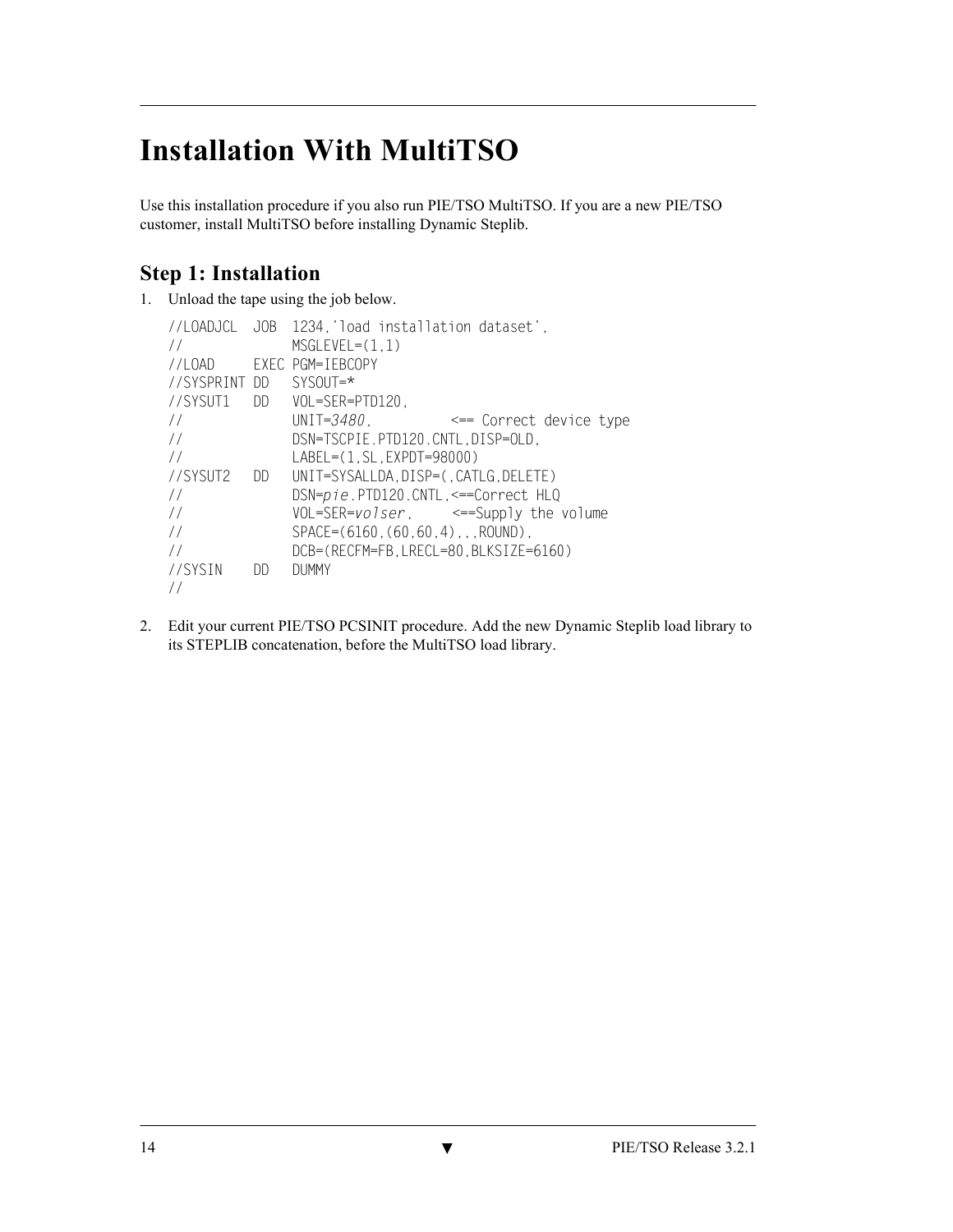### **Step 2: Set Start-Up Options**

The SESSIONS member of the PARMLIB dataset contains Dynamic Steplib start-up options. These options specify your password, locate files, and tailor Dynamic Steplib processing. You will share a SESSIONS member between MultiTSO and Dynamic Steplib.

### **SYNTAX**

Each statement in the SESSIONS member must be an 80 character statement, beginning in column one. Sequence numbers are not allowed.

To code a comment statement, place an asterisk (\*) in column one. You may place a comment within a statement if you separate the parameter and value from the comments with one or more spaces.

You may not code continuations.

#### **UPDATES**

- 1. Edit your current PARMLIB(SESSIONS) member.
- 2. Add EXPUSR=YES or NO. If you specify NO, Dynamic Steplib will suppress messages regarding invalid or expiring passwords from the user's terminal. These messages will still be displayed on the console. If you specify YES, Dynamic Steplib will display these messages both at the user terminal and the console.
- 3. Add STPCMP=YES to indicate that you are using the Dynamic Steplib component of PIE/ TSO.
- 4. Update the following start-up options using the information in the letter sent with your PIE/ TSO product tape.

EXPDT Identify your PIE/TSO expiration date in yyyy.ddd format.

CPUID Each licensed CPU ID is paired with a password. Specify your CPU ID and password pairs. Code one pair per line. You may use as many lines as necessary. Example:

CPUID 000000000000=XXXXXXXXXXX 111111111111=YYYYYYYYYYY

CPUID must be the last option in the SESSIONS dataset.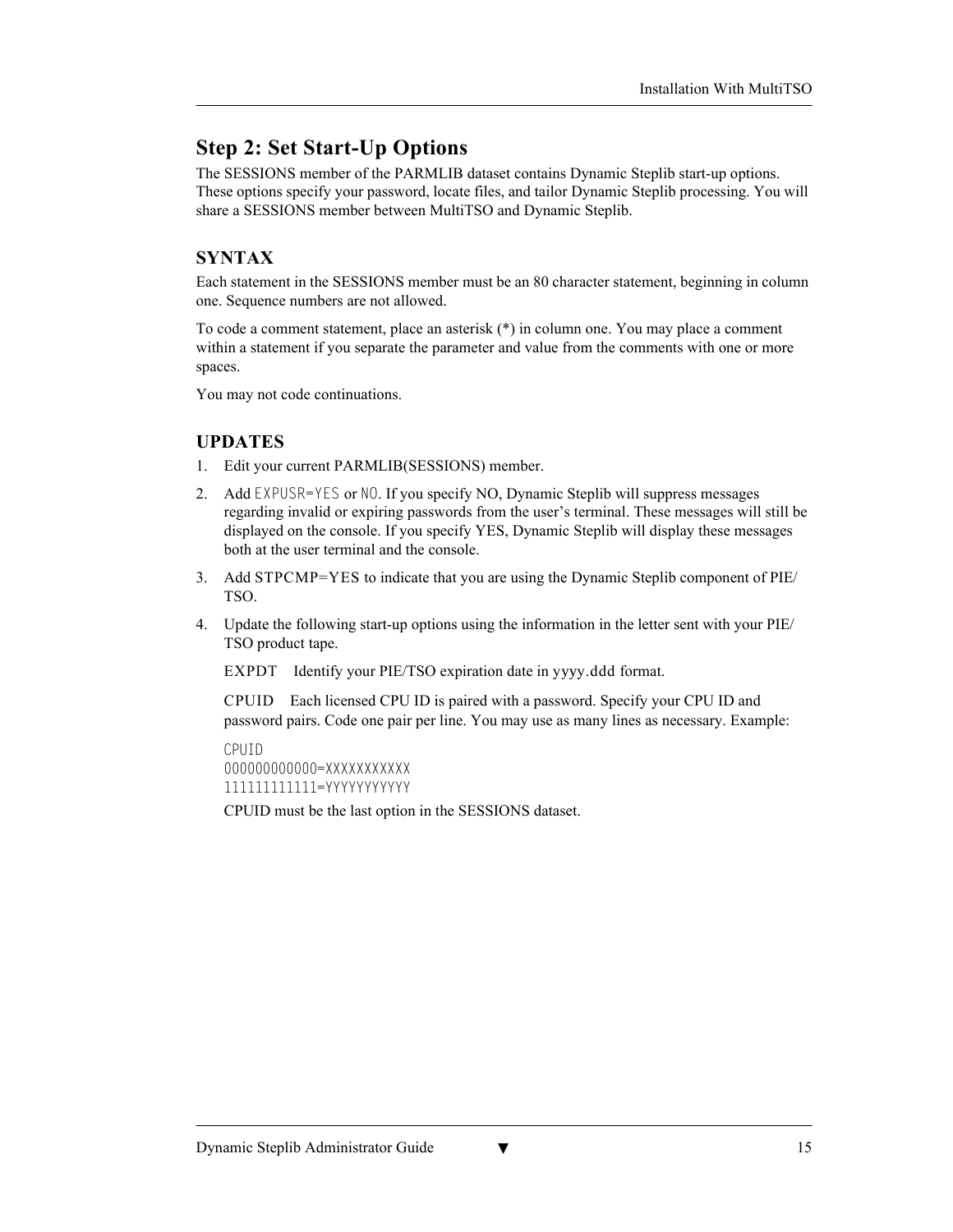### **Step 3: Authorize Commands**

1. The PTSSTEP and PTSCAT commands are authorized commands, and you must add them to IKJTSOxx SYS1.PARMLIB. To do so, edit IKJTSOxx. Add PTSSTEP and PTSCAT to AUTHCMD and to AUTHTSF NAMES. Use the TSO PARMLIB command to update the table dynamically:

#### PARMLIB UPDATE(xx)

You may want to secure these commands using your external security system.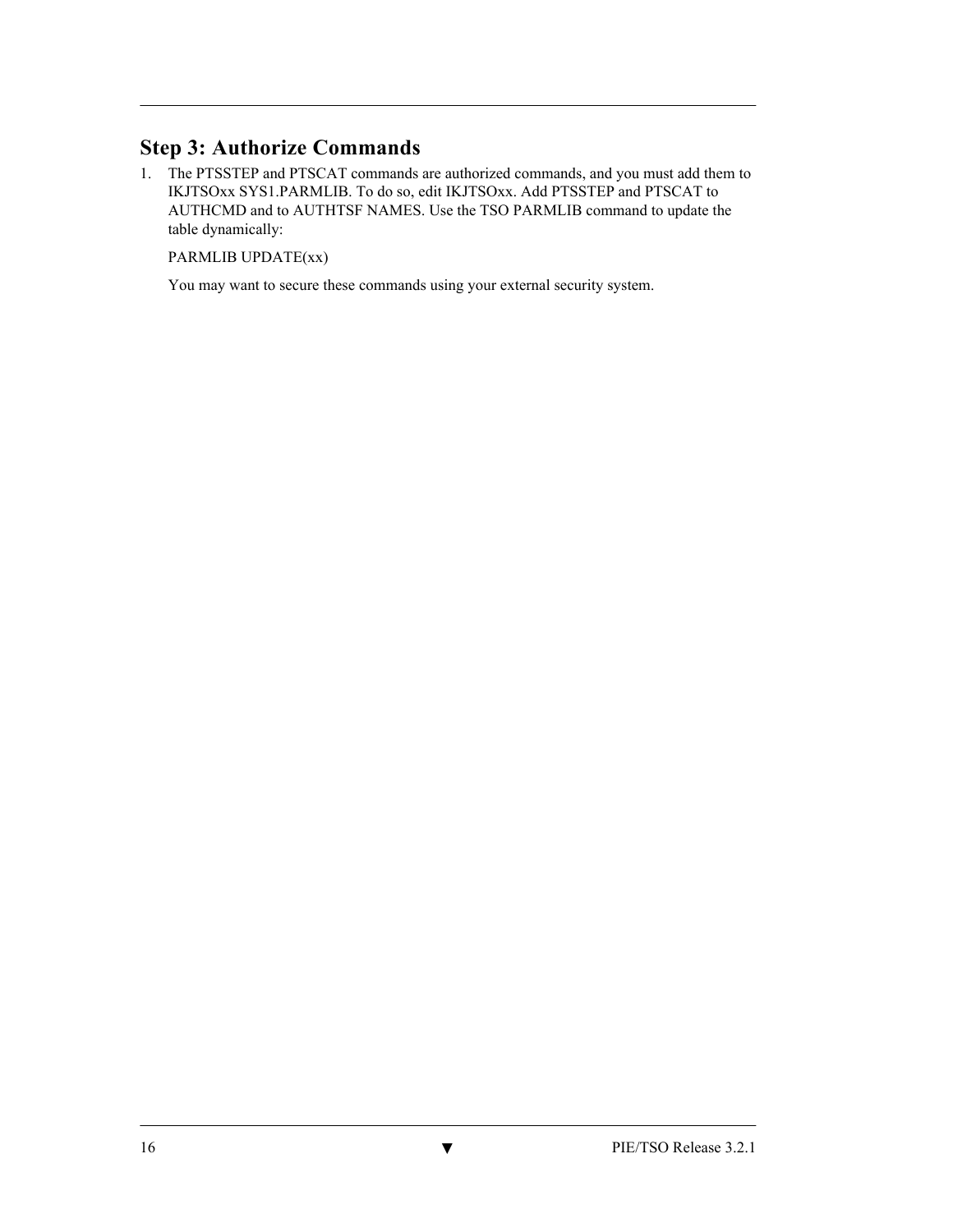### **Step 4: Define Security Resources**

To secure PTSSTEP or to use the PTSSTEP AUTH keyword, you must define PTSSTEP resources to your security system.

☞ The AUTH keyword APF authorizes the modified STEPLIB or ISPLLIB. Dynamic Steplib checks for authorization using a SAF call.

- 1. To secure PTSSTEP, define the resource PIEDYN.CMD.PTSSTEP in the FACILITY class. The access intent is READ.
- 2. To authorize the AUTH keyword, define the following resources in the FACILITY class. The access intent is UPDATE.
	- PIEDYN.CMD.PTSSTEP.AFTER.AUTHORIZE—AUTH keyword used with the AFTER keyword.
	- PIEDYN.CMD.PTSSTEP.BEFORE.AUTHORIZE—AUTH keyword used with the BEFORE keyword.
	- PIEDYN.CMD.PTSSTEP.OVERRIDE.AUTHORIZE—AUTH keyword used with the OVERRIDE keyword.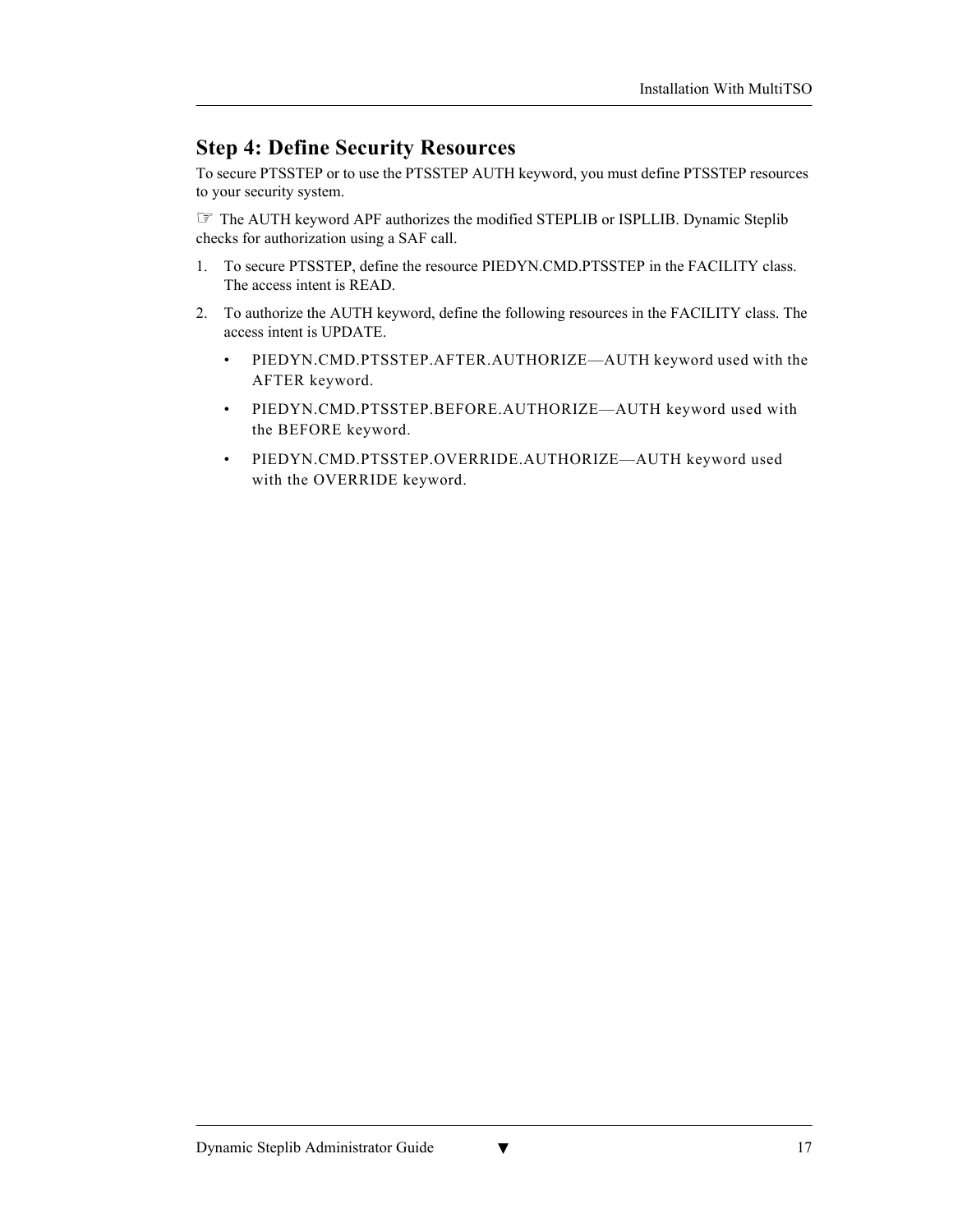# **Step 5: Start Dynamic Steplib**

1. Enter START PCSINIT ACT=NEWPARM from the console.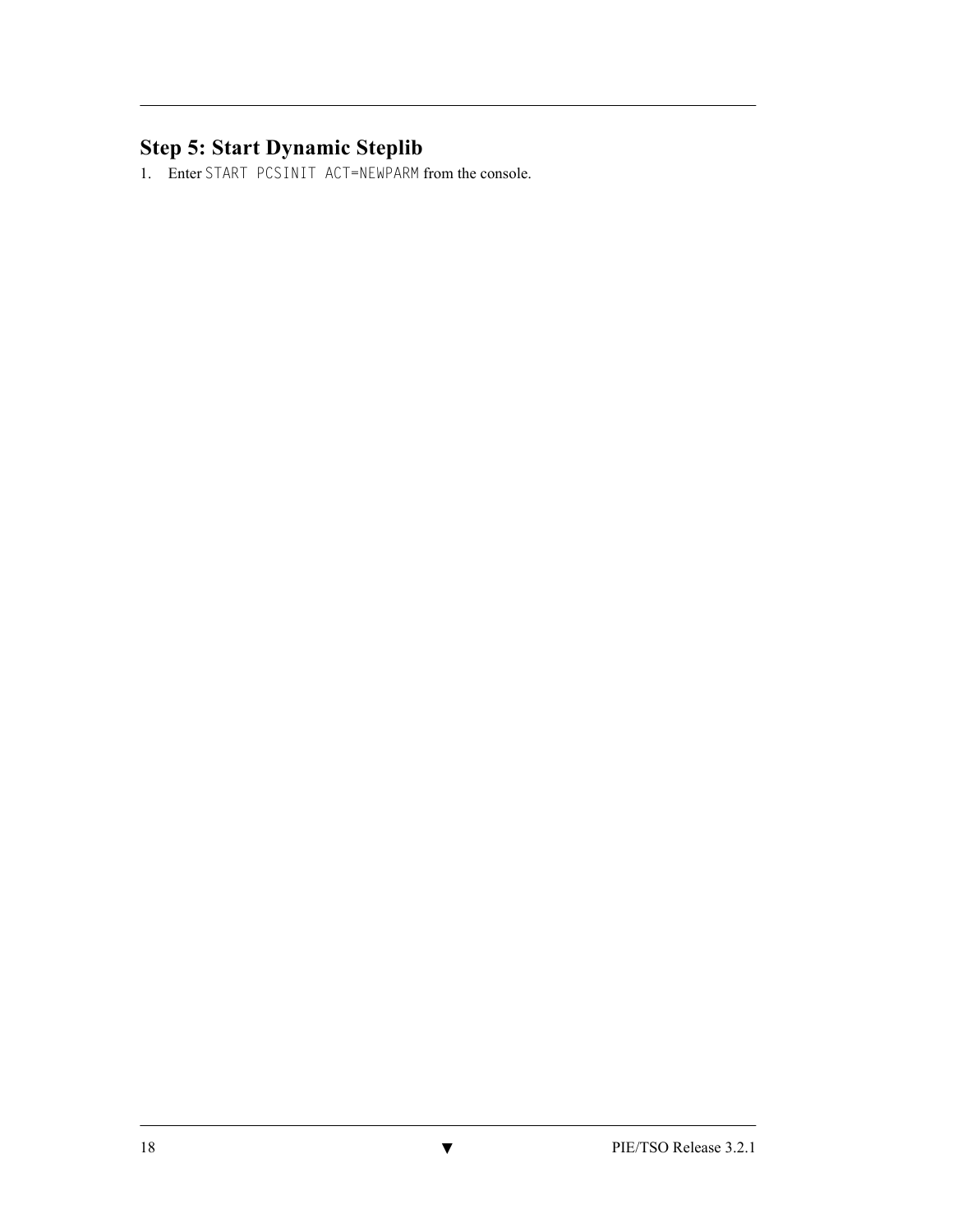# **Chapter 3 Using Dynamic Steplib Commands**

# **Dynamic STEPLIBs and ISPLLIBs**

To change a STEPLIB or ISPLLIB, issue the PTSSTEP command using the parameters below. If you are using ISPF, PTSSTEP will change the concatenation for the active split screen. If you are stacking, it will change the concatenation for the top of the stack. If you are using PIE/TSO MultiTSO, you can change the STEPLIB for any MultiTSO session. However you can change the ISPLLIB only for the session you are in.

If PTSSTEP is executed at TSO READY, the setting will remain in effect until the TSO session ends or you log off. If PTSSTEP is executed within ISPF, the setting will remain in effect until the ISPF split screen or stack position ends, abends, or restarts.



☞ The PTSSTEP command is a TSO command processor. You can execute it directly from TSO READY. If you enter it from the MultiTSO menu or using PIEEXEC, MultiTSO will start a new session and execute PTSSTEP from that session (if IMPTSO is set ON).

You may specify either SESSION or ISPLLIB. If you omit both, PTSSTEP will default to SESSION(\*), that is, the current session.

ISPLLIB Indicates that you are changing the ISPLLIB.

SESSION Indicates that you are changing the regular STEPLIB and specifies the IDs of the MultiTSO sessions whose STEPLIBs you want to change. Separate multiple IDs with blanks or commas. These sessions must already be open. To change the STEPLIB for all open sessions, specify SESSION(ALL).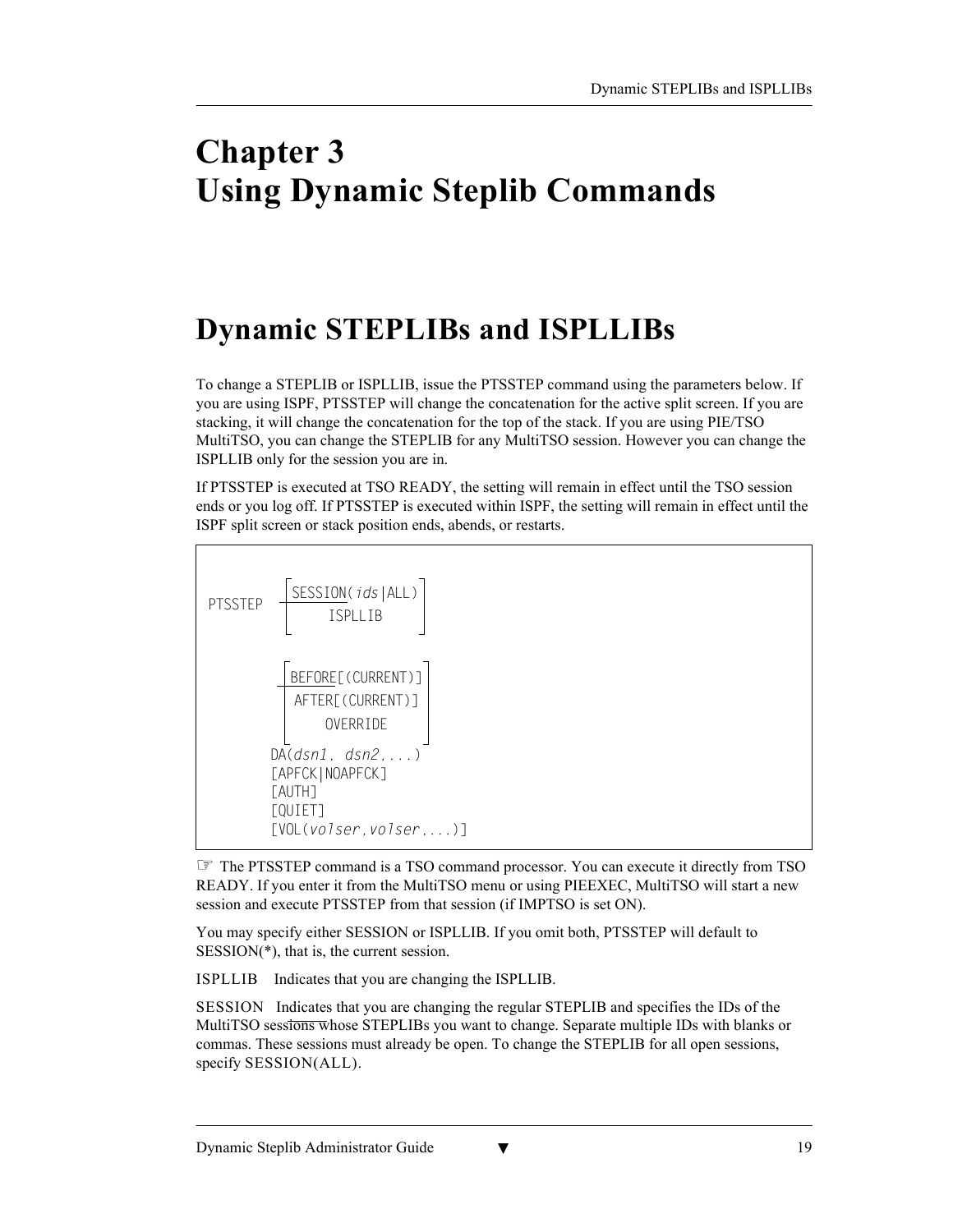You may specify either BEFORE, AFTER, or OVERRIDE. BEFORE is the default.

BEFORE Concatenates the datasets you specify with the DA parameter in front of the datasets in the existing concatenation.

AFTER Concatenates the datasets you specify with the DA parameter following the datasets in the existing concatenation.

(CURRENT) If you specify CURRENT with BEFORE or AFTER, PTSSTEP will add the datasets to the last modification of the STEPLIB or ISPLLIB. If you omit CURRENT, it will restore the concatenation to its original datasets and then add the datasets you specify.

For example, your original concatenation is X Y Z. Using PTSSTEP BEFORE, you add dataset A and change the concatenation to A X Y Z. Then, using PTSSTEP BEFORE, you add dataset B; Dynamic Steplib reverts to the original concatenation  $(X \ Y Z)$  and adds your dataset B (B  $X \ Y Z$ ). Then you add dataset C using BEFORE(CURRENT); Dynamic Steplib adds dataset C to the current concatenation  $(B X Y Z)$  to give you  $C B X Y Z$ .

OVERRIDE Replaces the existing concatenation with the datasets you specify with the DA parameter. If you use the OVERRIDE function, you may turn off the STEPLIB or ISPLLIB by specifying DA('NULLFILE').

DA Specify the new datasets with the DA parameter.

APFCK and NOAPFCK Determine whether Dynamic Steplib will check for APF authorization consistency among the datasets in the STEPLIB.

Remember that the ISPLLIB concatenation must contain only non-APF authorized datasets. Also, if any non-APF authorized dataset is placed in a STEPLIB concatenation, MVS will consider all datasets in the concatenation to be non-APF authorized.

It is easy to mix APF and non-APF authorized datasets in a concatenation by mistake, but this simple mistake can cause serious trouble. If APF check is on (the default), Dynamic Steplib will check all datasets in the new concatenation to ensure that they are either all APF authorized or all non-APF authorized. If the new concatenation mixes datasets that are APF authorized with datasets that are not authorized, Dynamic Steplib will prevent the change and issue an error message to your screen. If you want to force a change, specify NOAPFCK.

AUTH Forces APF authorization for the concatenation, for your TSO address space only. AUTH is available to authorized users only. Unauthorized users will receive an error message.

QUIET Suppresses error messages on the terminal, except for messages regarding invalid or expiring passwords. You can determine if there is an error by checking the return code in a CLIST or REXX EXEC.

VOL Specifies volume serial number overrides for datasets listed. If you supply a volser for a dataset, PTSSTEP will use the dataset on this volume, rather than using the information in the MVS catalog. Specify VOL values in the same order as DA values:

 $DA(A, B, C, D)$ ,  $VOL(A, B, C, D)$ 

If there are fewer VOL values than DA values, the unpaired datasets will be accessed according to their MVS catalog entries:

 $DA(A, B, C, D)$ ,  $VOL(A, B)$ 

To indicate the default volume in the middle of a VOL list, code an asterisk (\*) in that position:

 $DA(A, B, C, D)$ ,  $VOL(A, B, *, D)$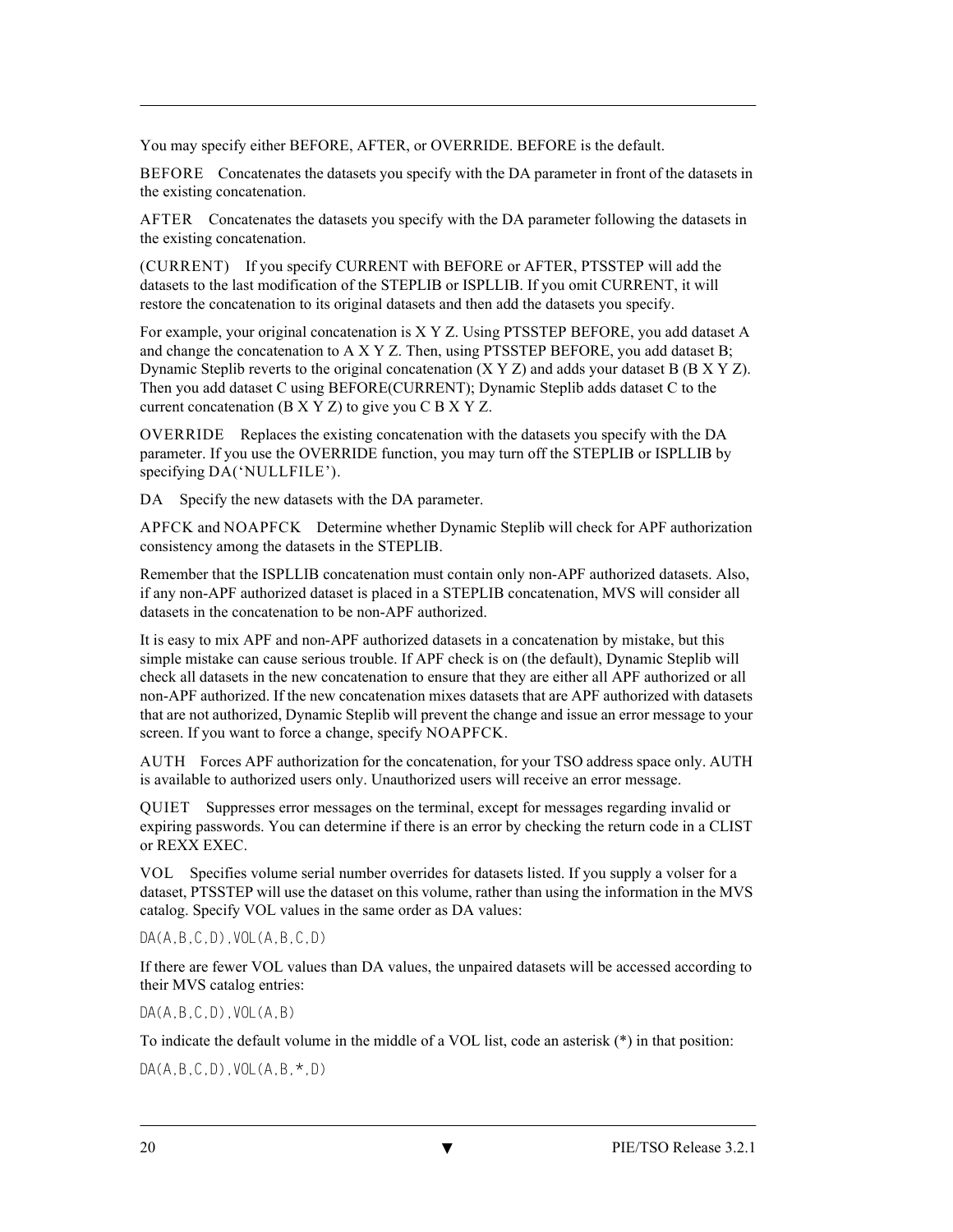#### **EXAMPLES**

You will probably want to place the PTSSTEP command in the CLIST or REXX EXEC that starts an application. You can add any datasets needed by the application to the current concatenation. In this example, we change the ISPLLIB for DFSORT.

PTSSTEP BEFORE ISPLLIB DA('SYS1.ICEDGTLB') ISPEXEC SELECT PGM(ICEISP)

If you are changing the STEPLIB for a non-ISPF application, you can override the current STEPLIB and add only the datasets the application needs. This gives you the most efficient STEPLIB possible. After the application has executed, reset the concatenation to its previous setting. In this example, we change the STEPLIB for SDSF.

```
PTSSTEP OVERRIDE DA('ISF.V1R3M3.ISFLOAD')
SDSF
PTSSTEP RESET
```
In this example, we change the STEPLIB in another session. We do not use the CURRENT option, so we are reverting to our original STEPLIB and adding this dataset to it.

PTSSTEP BEFORE DA('HLASM.HMQ4100.SASMMOD1') SESSION(4)

In this example, we change the ISPLLIB, adding the new datasets to the last modification of the ISPLLIB.

PTSSTEP BEFORE(CURRENT) DA('SYS4.FDR52.LOAD')

### **Resetting Your STEPLIB or ISPLLIB**

To reset your library back to its defaults, use the following command format:



You may specify either SESSION or ISPLLIB. If you omit both parameters, Dynamic Steplib will reset the STEPLIB of the current session.

- SESSION Resets the STEPLIB to its previous settings. Specify the IDs of the sessions you want this command to affect; it defaults to the current session. To reset the library for all sessions, specify SESSION(ALL). (You can always specify ALL, whether or not all of your session libraries have been changed previously.)
- ISPLLIB Resets the ISPLLIB of the current session to its previous settings.
- STACK Resets the entire stack. If you omit this parameter, only the top of the stack will be reset.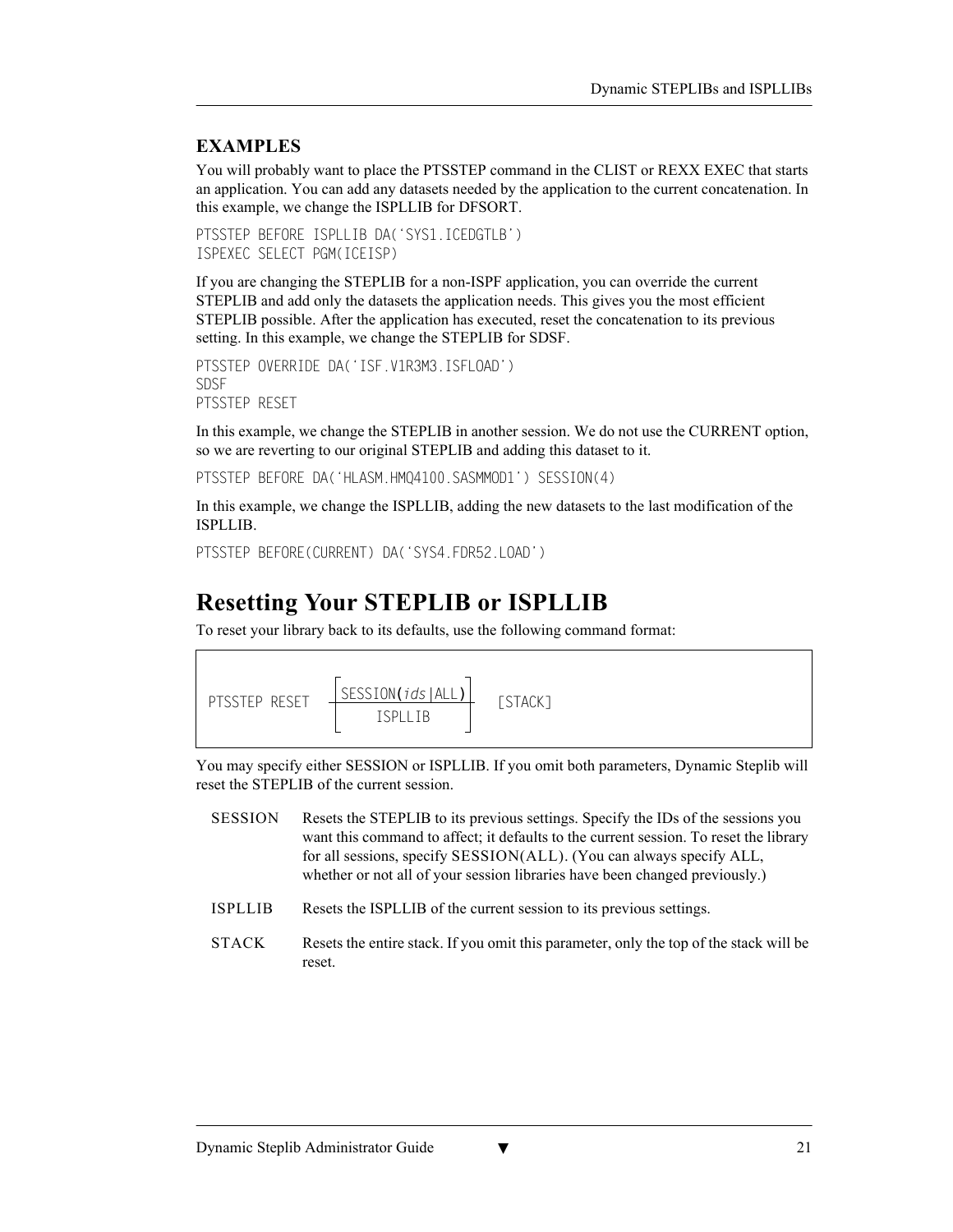# **Displaying Your Current Settings**

To display your current settings, use the following command.

PTSSTEP DISPLAY [ISPLLIB] [STACK]

- ISPLLIB Displays the ISPLLIB concatenation. If you omit this parameter, it will display the STEPLIB concatenation.
- STACK Displays the libraries for all applications in the stack.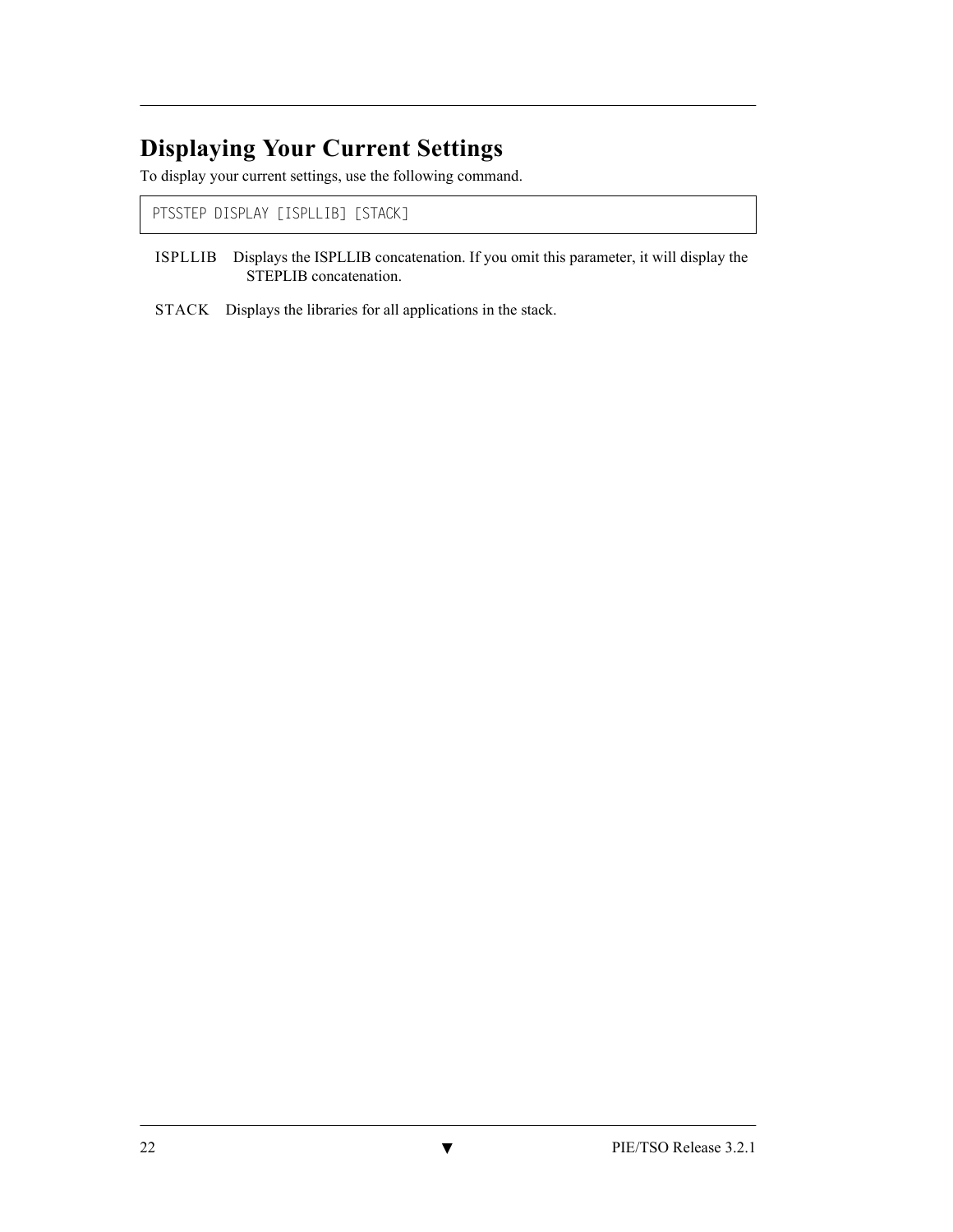# **Dynamic Concatenation**

Changing an allocation affects all sessions. The allocation must not be open.

# **Adding Datasets to an Existing Allocation**

To add datasets to the allocation, issue the PTSCAT command with one of the modification functions below. You can change a single allocation many times. PTSCAT will continue to add your changes to the last modification.

PTSCAT FI(*ddname*) DA(*dsn1, dsn2,...*) [VOL(*volser,volser*,...) BEFORE AFTER

☞ The PTSCAT command is a TSO command processor. You can execute it directly from TSO READY. If you enter it from the MultiTSO menu or using PIEEXEC, MultiTSO will start a new session and execute PTSCAT from that session (if IMPTSO is set ON).

| <b>BEFORE</b> | The default, concatenates the datasets you specify with the DA parameter in front<br>of the existing datasets in the allocation. |
|---------------|----------------------------------------------------------------------------------------------------------------------------------|
| AFTER         | Concatenates the datasets you specify with the DA parameter following the<br>existing datasets in the allocation.                |
| - FI          | Specify the ddname of the allocation you want to change.                                                                         |
| DA            | Specify the new datasets with the DA parameter.                                                                                  |
| VOL           | Specifies volume serial number overrides for datasets listed. If you supply a volser                                             |

for a dataset, PTSCAT will use the dataset on this volume, rather than using the information in the MVS catalog. Specify VOL values in the same order as DA values:

DA(A,B,C,D),VOL(A,B,C,D)

If there are fewer VOL values than DA values, the unpaired datasets will be accessed according to their MVS catalog entries:

 $DA(A, B, C, D)$ ,  $VOL(A, B)$ 

To indicate the default volume in the middle of a VOL list, code an asterisk (\*) in that position:

 $DA(A, B, C, D)$ ,  $VOL(A, B, *, D)$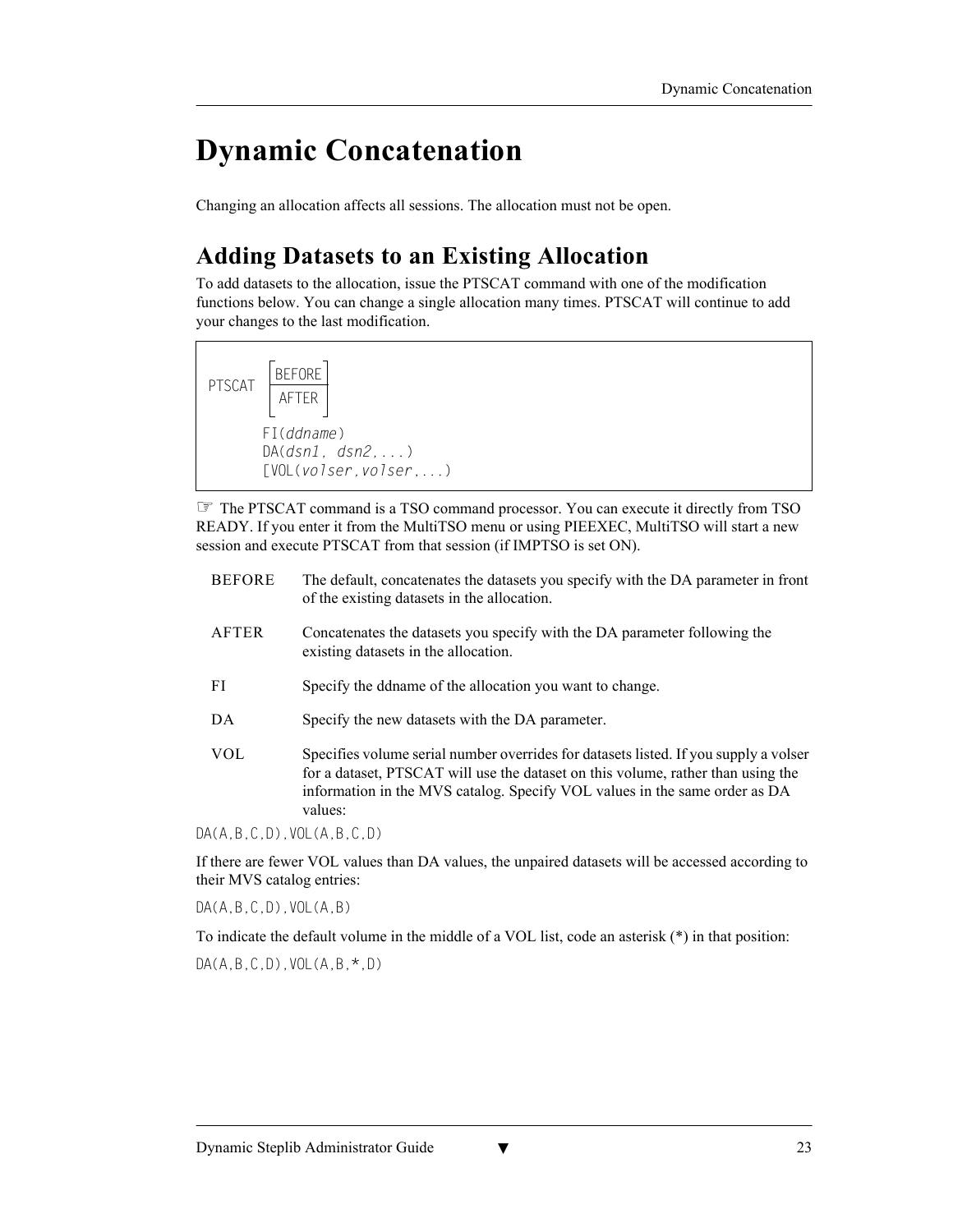# **Resetting Your Allocation**

When you reset your allocation, all datasets added to the allocation with the PTSCAT command will be removed from the allocation and deallocated.

To reset your allocation, use the following command:

| PTSCAT RESET FI(ddname) [STACK FREE] |                                                                                                  |  |  |  |
|--------------------------------------|--------------------------------------------------------------------------------------------------|--|--|--|
| FI                                   | Specify the ddname of the allocation you want to reset.                                          |  |  |  |
| <b>STACK</b>                         | Resets the entire stack. If you omit this parameter, only the top of the stack will be<br>reset. |  |  |  |
| <b>FREE</b>                          | Frees the concatenation. No datasets will be allocated to it.                                    |  |  |  |

## **Displaying Your Current Allocation**

To display your current settings, use the following command.

PTSCAT DISPLAY FI(*ddname*)

FI Specify the ddname of the allocation you want to display.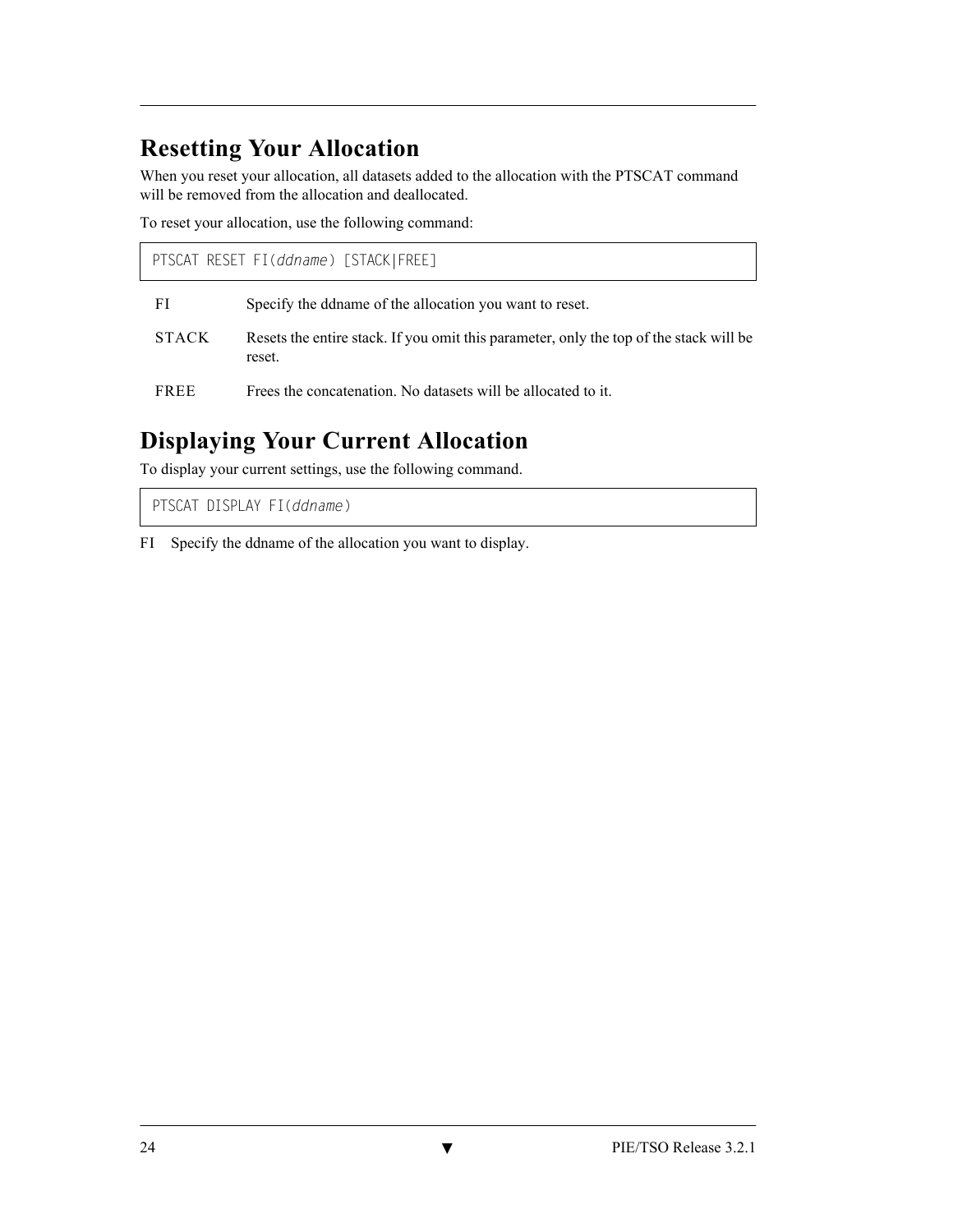# **Chapter 4 Messages**

# **PTC Messages—Dynamic Concatenation**

### **300 Messages**

PTC300I The current dynamic concatenation environment is: ddname group name dataset name

This message is in response to a PTSCAT DISPLAY command.

Column 1 resents the allocation's ddname.

Column 2 presents the group names for the allocations. The original allocation's group name will be the same as the ddname. Groups added with the PTSCAT command will have incremental group names.

Column 3 presents the dataset names added to the allocation.

### **400 Messages**

For the following messages PTSSTEP also sets a return code. The return code is the last two digits in the error message number.

PTC401E Error encountered during parse. Contact UNICOM Systems, Inc. Customer Services.

PTC402E Acronym check for @PT@BLOK failed. Contact UNICOM Systems, Inc. Customer Services.

PTC403E Acronym check for PTSCATB failed. Contact UNICOM Systems, Inc. Customer Services.

PTC404E Dsname specified is too long. Specify a dsname that is 44 characters or less.

PTC405E Too many dsnames specified. Limit total exceeded. The total number of datasets in the allocation must be 64 or less. Eliminate unnecessary datasets.

PTC406E Dsnames must be specified.

The total number of datasets in the allocation must be 64 or less. Eliminate unnecessary datasets.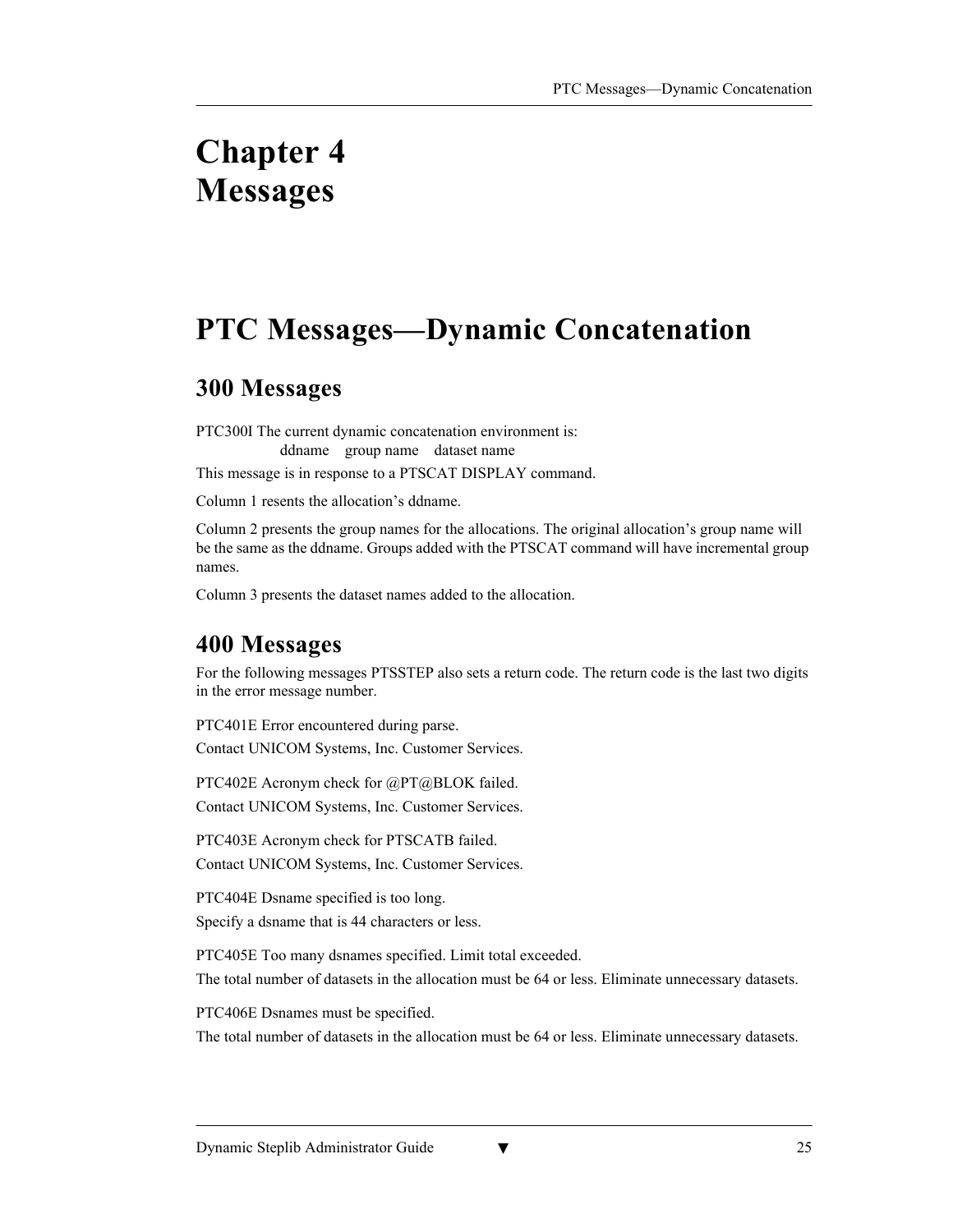PTC407E Ddname specified is too long. Specify a ddname that is eight characters or less.

PTC408E Ddname must be specified. Specify a ddname using the FI(ddname) parameter.

PTC410E Dynamic allocation failed for the specified dsnames. Verify that the datasets you specified with the DA parameter exist and are cataloged.

PTC411E Dynamic concatenation failed. Phase 1.

Verify that the datasets you specified with the DA parameter exist and are cataloged. If they are, contact UNICOM Systems, Inc. Customer Services.

PTC412E Dynamic concatenation failed. Phase 2. Verify that the datasets you specified with the DA parameter exist and are cataloged. If they are,

contact UNICOM Systems, Inc. Customer Services.

PTC413E PTSCAT internal logic error encountered. Contact UNICOM Systems, Inc. Customer Services.

PTC414E The file specified for reset was not found. Check the ddname you specified with the FI parameter. It must refer to an existing allocation.

PTC415E The file specified for reset is not a concatenation.

The ddname you specified with the FI parameter has not been changed using the PTSCAT command.

PTC416E The file specified for reset is OPEN. First close the allocation. Then reissue PTSCAT RESET.

PTC417E Dynamic deconcatenation of specified file failed. Contact UNICOM Systems, Inc. Customer Services.

PTC418E Unable to enq SYSZTIOT.

Try reissuing the PTSSCAT command. If this fails, contact UNICOM Systems, Inc. Customer **Services** 

PTC419E Unable to deq SYSZTIOT. Contact UNICOM Systems, Inc. Customer Services.

PTC421E Incomplete concatenation performed. Duplicate DDNAME encountered. Contact UNICOM Systems, Inc. Customer Services.

PTC422E Unable to perform deconcatenation. Duplicate DDNAME would result. Contact UNICOM Systems, Inc. Customer Services.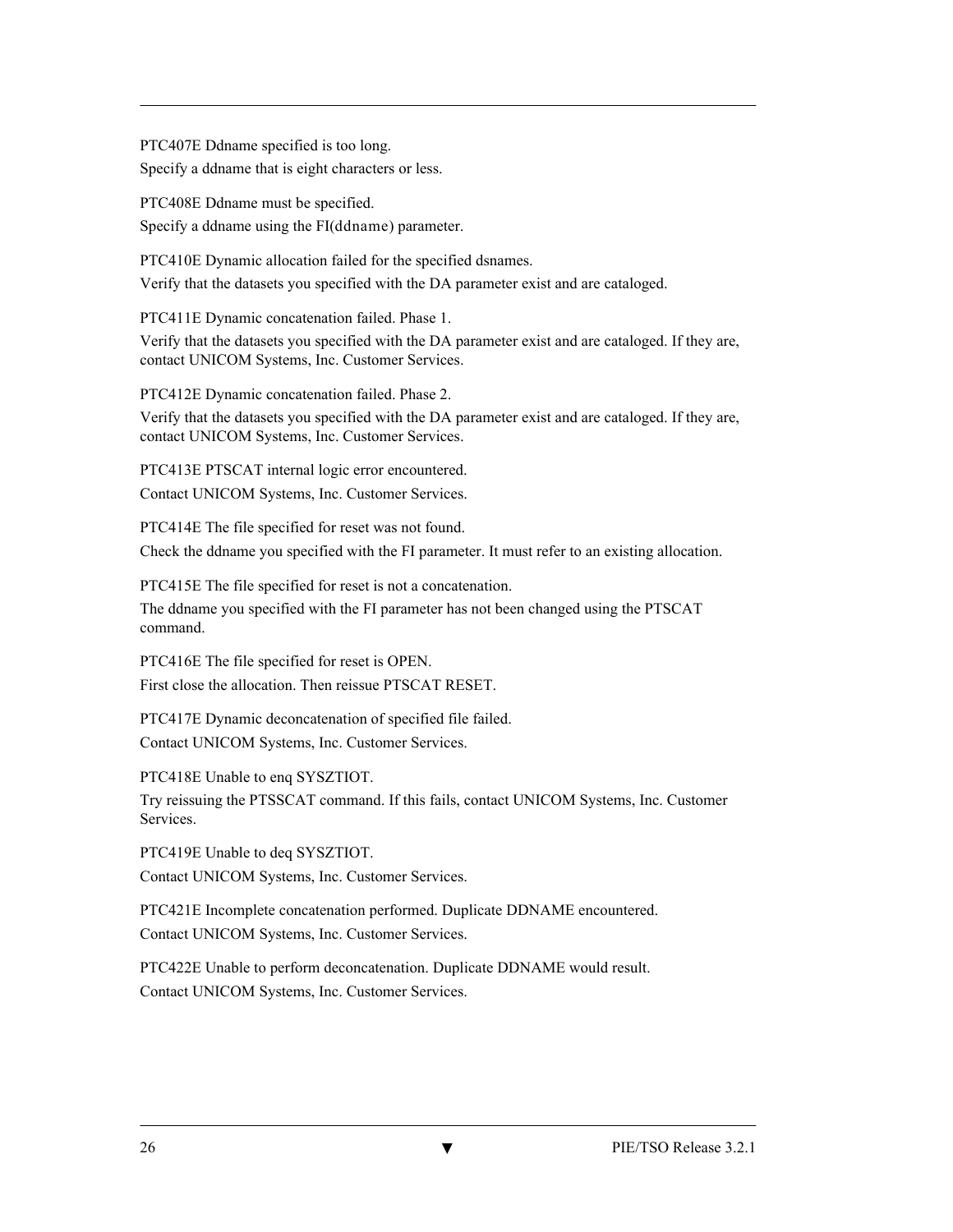PTC423E DDNAME not found.

Contact UNICOM Systems, Inc. Customer Services.

PTC424E Ddname specified is too long.

The ddname must be eight characters or less.

PTC425E Volser specified is too long.

You specified a volume serial number that is greater than six characters. Correct the statement and resubmit.

PTC426E Too many volsers specified. Limit total exceeded.

You have specified more than 64 volsers. The limit for dataset concatenation is 64 datasets. Correct the statement and resubmit.

PTC427E More volsers than dsnames were specified.

Correct the statement and resubmit.

PTC428E Unable to locate DSAB for a DD group.

We found a TIOT entry for the DD group, but there is no corresponding DSAB. Get an SVC dump and contact UNICOM Systems, Inc.. To resolve the problem, you may log off and back on.

PTC429E Dynamic concatenation failed. Phase 3.

You have issued PTSCAT RESET and Dynamic Concatenation was unable to reset the concatenation to its last setting. Dynamic Concatenation resets the ddname to the original concatenation. Get an SVC dump and contact UNICOM Systems, Inc..

### **500 Messages**

PTC500W Your password for PTSCAT will expire in nn days.

Contact the person responsible for maintaining PIE/TSO Dynamic Steplib on your system.

PTC510E Your password for PTSCAT has expired. PTSCAT exiting.

No PTSCAT commands will be processed. Contact the person responsible for maintaining PIE/ TSO Dynamic Steplib on your system and update the password.

Dynamic Steplib sets return code 500 with this message.

PTC520E PTSCAT is not licensed for this CPU. PTSCAT exiting.

No PTSCAT commands will be processed. Contact the person responsible for maintaining PIE/ TSO Dynamic Steplib on your system and update the password.

Dynamic Steplib sets return code 500 with this message.

# **Return Codes**

For an explanation of return code 500, see the PTSCAT 500 series messages. For other return code explanations, see the PTSCAT 400 series message that ends with the return code number. For example, for an explanation of return code 10, see PTSCAT message PTC410.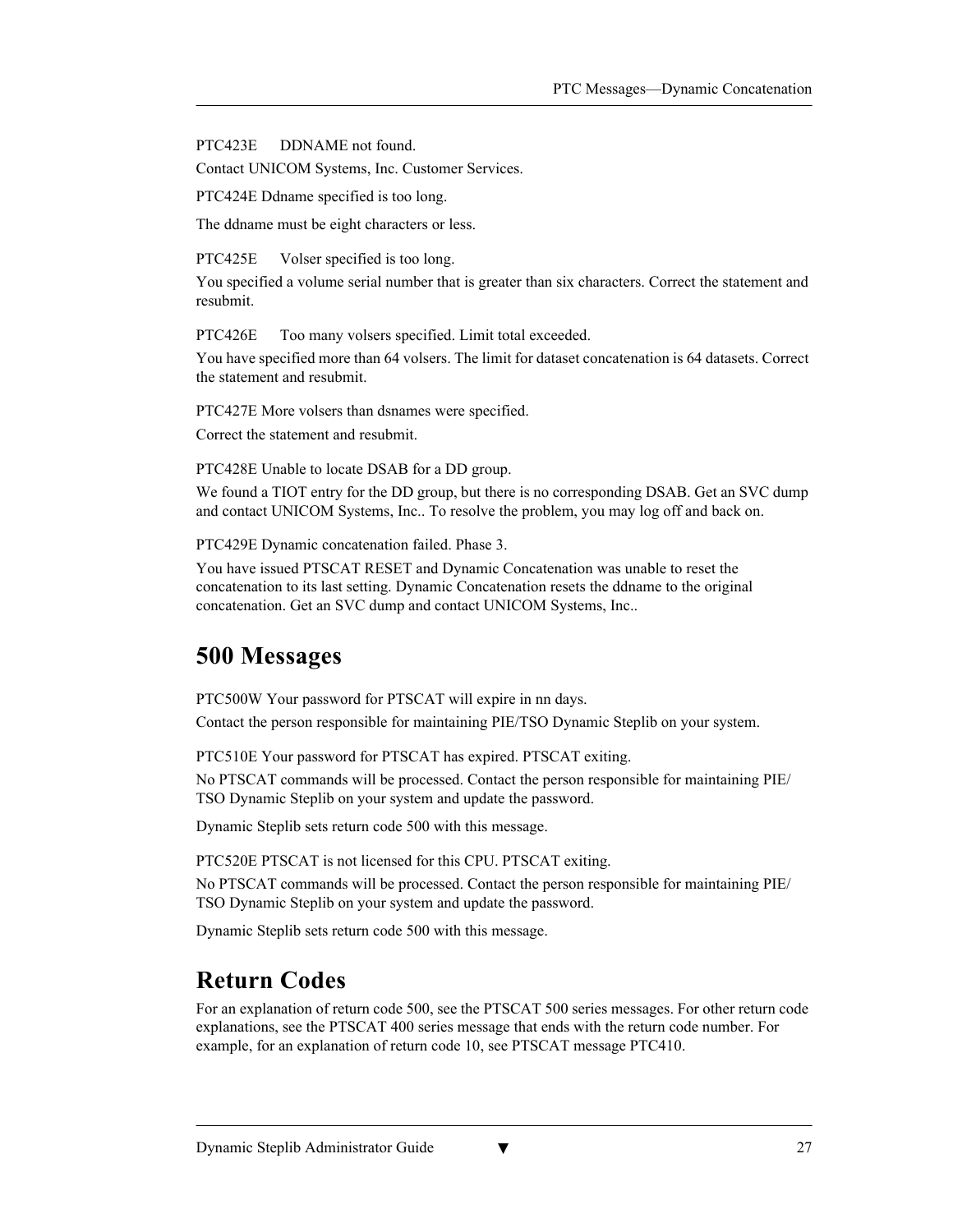# **PTD Messages—Dynamic Steplib**

### **000 Messages**

#### PTD000I

PTDINIT was executed without a SYSPRINT DD statement. Message PTD013I will also be issued, as well as the headings, PTD010I, PTD011I and PTD12I. PTDINIT will list all parameter dataset statements on the console using this message identifier.

PTD010I DYNAMIC STEPLIB RELEASE rr.vv.mm PAGE nn PTD011I ON CPU cpuid model PTD012I AT hh:mm:ss ON yy.ddd

PTDINIT was executed without a SYSPRINT DD statement. Message PTD013I was already issued. These are the heading lines for the output listing.

#### PTD013I UNABLE TO OPEN SYSPRINT DATASET

The OPEN for the output dataset failed. PTDINIT will begin using the operator console to output all messages. Check the allocation for the SYSPRINT dataset.

#### PTD020E UNABLE TO OPEN SYSIN DATASET, TERMINATING

PTDINIT was unable to OPEN the parameter dataset. PTDINIT will terminate without initializing Dynamic Steplib. Check the allocation for the SYSIN dataset.

#### PTD021E NO DYNAMIC STEPLIB PARAMETERS FOUND, TERMINATING

The parameter dataset pointed to by the SYSIN DD statement was empty. PTDINIT will terminate without initializing Dynamic Steplib. Check the allocation for the SYSIN dataset.

#### PTD022E PIE/TSO DYNAMIC STEPLIB REQUIRED PARAMETERS MISSING

PTDINIT must find two valid parameter keywords in PARMLIB(STEPPARM). They are the CPU ID/password parameter (CPUID) and the expiration date parameter (EXPDT). One or more of the above parameters were missing from the parameter dataset. PTDINIT will terminate without initializing Dynamic Steplib. Supply all required parameters.

#### PTD023E PTDINIT TERMINATED DUE TO PARAMETER ERRORS

PTDINIT detected an error in the PARMLIB(STEPPARM) dataset. More information will appear in the SYSPRINT output dataset. PTDINIT will terminate without initializing Dynamic Steplib. Check the output from PTDINIT and correct any errors flagged.

#### PTD024E EXPIRATION DATE OF yy.ddd HAS EXPIRED, PIE TERMINATING

The license period for Dynamic Steplib has expired. Do not attempt to tamper with the EXPDT parameter in the parameter dataset. Any attempt to do so will result in Dynamic Steplib becoming unusable. PTDINIT will terminate without initializing Dynamic Steplib. Contact UNICOM Systems, Inc. to extend your license.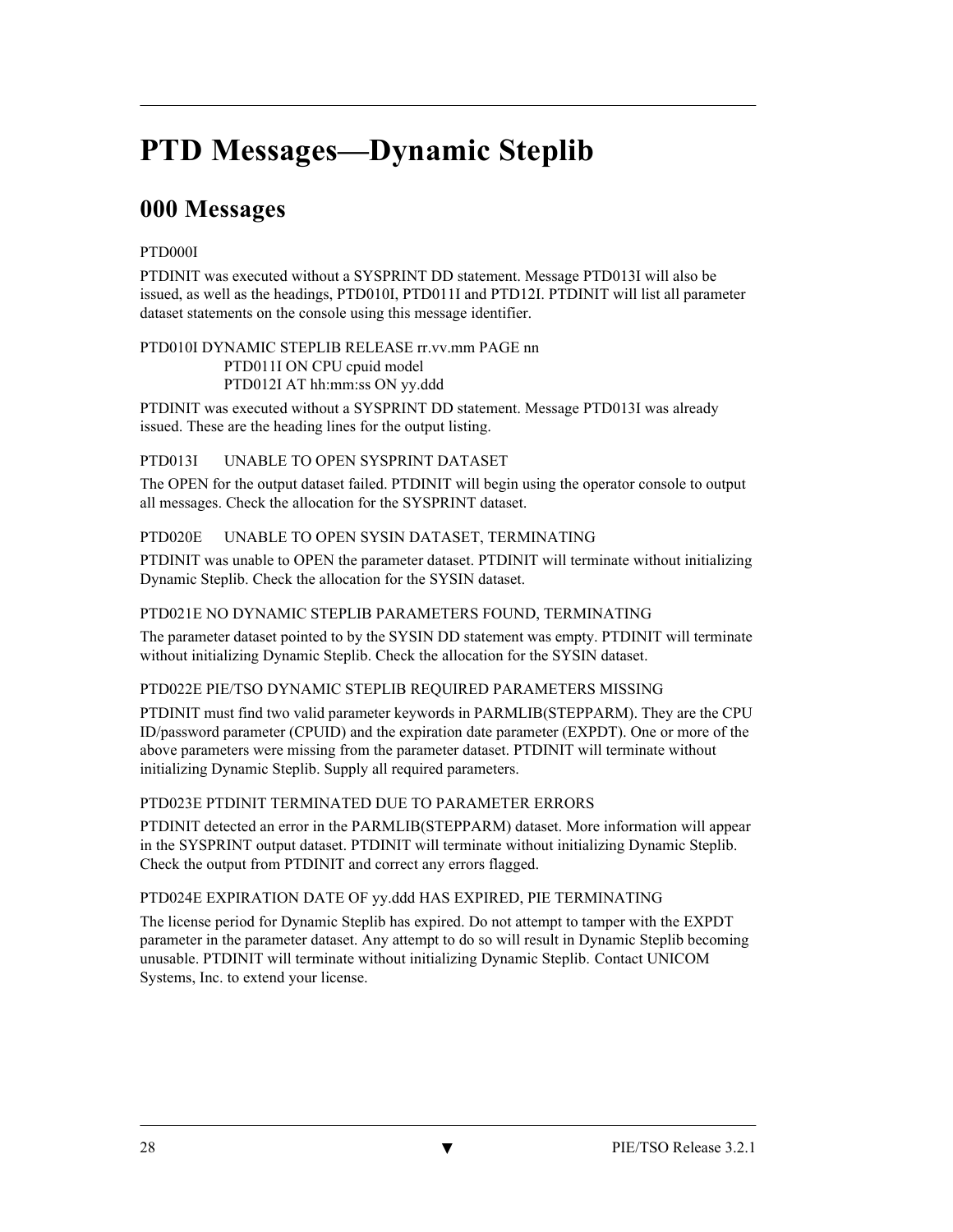#### PTD025E PIE/TSO DYNAMIC STEPLIB NOT LICENSED ON THIS CPU

Dynamic Steplib has not been licensed on this CPU. Do not attempt to tamper with the CPUIDs in the parameter dataset. Any attempt to do so will result in Dynamic Steplib becoming unusable. PTDINIT will terminate without initializing Dynamic Steplib. If the primary CPU is unusable, alternate CPUs can be substituted on the license agreement, either temporarily or permanently. To do so, contact UNICOM Systems, Inc. to modify your license.

#### PTD026E PTDINIT EXECUTED AS A JOB OR TSO COMMAND

PTDINIT was executed as a batch job or from TSO. PTDINIT will terminate without initializing Dynamic Steplib. Do not attempt to execute PTDINIT except as a started task.

#### PTD027E PTDINIT MUST BE AN AUTHORIZED PROGRAM

PTDINIT was executed from a non-APF authorized library or has been link edited without the AC=1 parameter. PTDINIT will terminate without initializing Dynamic Steplib. Move PTDINIT to an APF authorized library and ensure that it has been link edited with APF authorization.

#### PTD037E CSA OVERLAY DETECTED AT @SMPARMS ADDRESS hhhhhhhh CONTENTS IS yyyyyyyyy

PTDINIT has found that a Dynamic Steplib read-only control block, @SMPARMS at address hhhhhhhh, has been overlaid in CSA. PTDINIT will abend with a user completion code of 900. A storage overlay of CSA has probably occurred, corrupting a Dynamic Steplib read-only control block. Use the DUMP taken to check for a CSA overlay.

#### PTD040E UNABLE TO OPEN SYSLIB DATASET, TERMINATING

PTDINIT has found that the SYSLIB dataset required start Dynamic Steplib could not be opened. PTDINIT will terminate without initializing or replacing Dynamic Steplib. If APF was entered with the "S PTDINIT" command, ensure there was no typing error. If there was no error, check the SYSLIB DD statement in the PTDINIT procedure.

#### PTD041I PIE/TSO DYNAMIC STEPLIB rr.vv.mm SUCCESSFULLY INITIALIZED

PTDINIT has initialized Dynamic Steplib. rr.vv.mm is the release level. PTDINIT will terminate. Dynamic Steplib is initialized.

#### PTD043E CSA OVERLAY DETECTED AT @SMPARMS ADDRESS hhhhhhhh CONTENTS IS vvvvvvvv

An attempt was made to start Dynamic Steplib while Dynamic Steplib was already initialized. At this time a CSA overlay of vvvvvvvv at address hhhhhhhh was detected in a Dynamic Steplib read-only control block. PTDINIT will abend with a user 900 completion code. Use the dump provided to check the CSA overlay.

#### PTD045E SQA/CSA CRITICAL, REQUEST ABORTED

An attempt was made to start Dynamic Steplib. There was not enough SQA or CSA available. PTDINIT will terminate with a user 120 abend. Correct the CSA or SQA shortage problem.

#### PTD046E LOAD UNSUCCESSFUL REASON CODE n - PIE/TSO DYNAMIC STEPLIB TERMINATING

An internal error occurred attempting to load Dynamic Steplib modules during PTDINIT execution. PTDINIT will terminate with a user 220 abend. Save the dump provided and contact UNICOM Systems, Inc..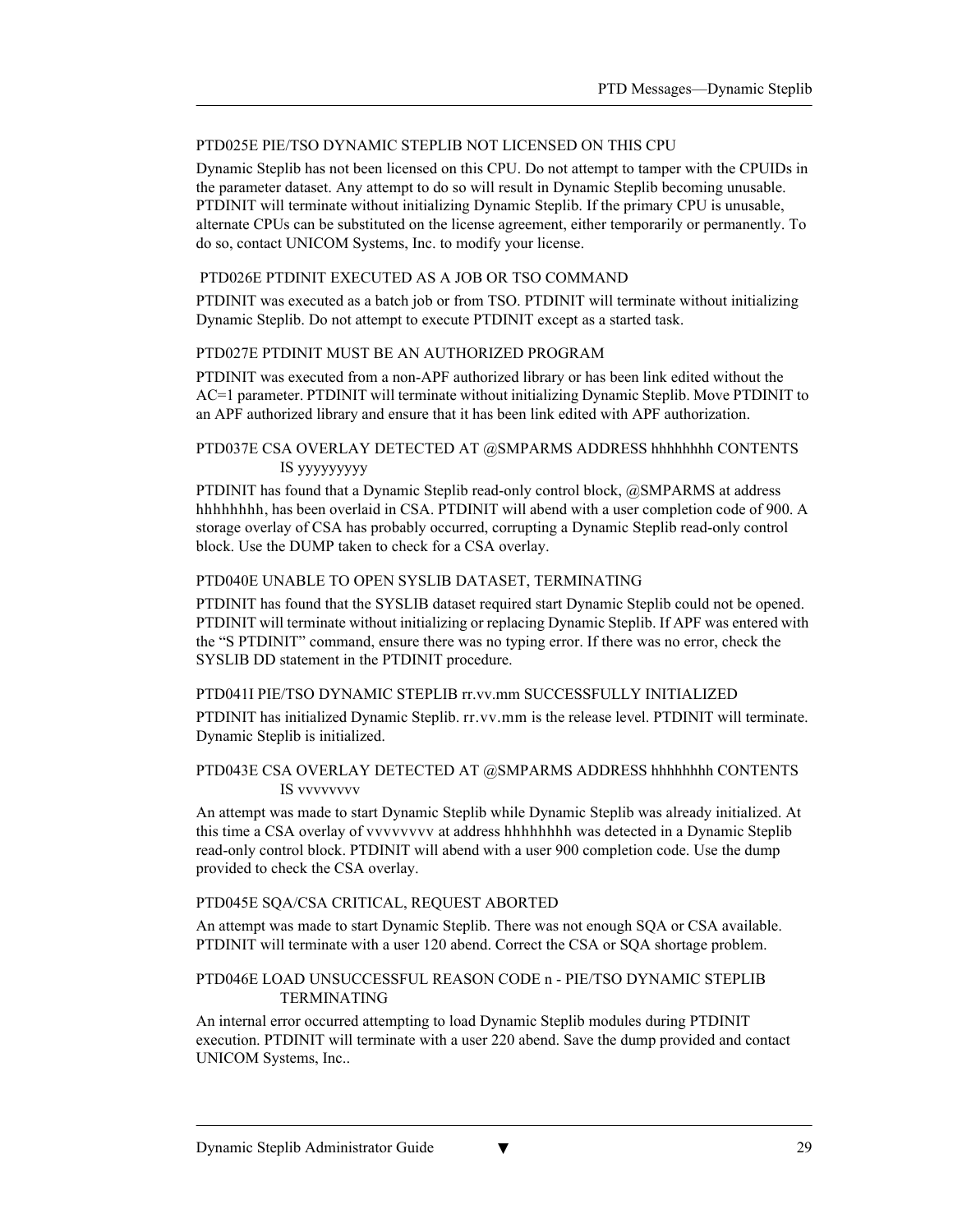#### PTD047E CVT MODIFIED - PIE/TSO DYNAMIC STEPLIB TERMINATING

The MVS CVT was modified during PTDINIT execution. PTDINIT will terminate with a user 600 abend. Save the dump provided and contact UNICOM Systems, Inc..

#### PTD048E CVT MODIFIED DURING LOAD - PIE/TSO DYNAMIC STEPLIB TERMINATING

The MVS CVT was modified during PTDINIT execution. PTDINIT will terminate with a user 690 abend. Save the dump provided and contact UNICOM Systems, Inc..

#### PTD050E PTDINIT INTERNAL ERROR ON cccccccc PIE/TSO DYNAMIC STEPLIB TERMI-NATING

An internal error was detected in PTDINIT. cccccccc is the internal error designation. PTDINIT will terminate with a user 710 abend. Save the dump provided and contact UNICOM Systems, Inc..

#### PTD051E CAN'T FIND cccccccc MODULE

A required module, cccccccc, was not in the dataset pointed to by the PTDINIT procedure SYSLIB DD statement during a PTDINIT execution. PTDINIT will terminate without initializing Dynamic Steplib. If APF was entered with the "S PTDINIT" command ensure there was no typing error. If there was no error, check the validity of the SYSLIB DD statement.

#### PTD052E BLDL ERROR ACCESSING MODULE cccccccc RETURN CODE n REASON CODE y

An error occurred during a BLDL for module cccccccc. The return code n and reason code y are provided. PTDINIT will terminate without initializing Dynamic Steplib. Check the validity of the SYSLIB DD statement. The BLDL return codes and reason codes can be found in the IBM Data Management Services Guide.

#### PTD054I @SPARM LOADED AT X'address'

This message indicates where @SPARM has been loaded in global storage. It is issued after first time Dynamic Steplib activation.

#### PTD055I @SPARMX LOADED AT X'address'

This message indicates where @SPARMX has been loaded in global storage. It is issued after first time Dynamic Steplib activation.

### **100 Messages**

#### PTD120I END OF PARAMETERS

This message will appear only on the SYSPRINT dataset. The end of the parameter dataset has been reached.

#### PTD121W EXPIRATION DATE OF yy.ddd WILL EXPIRE IN n DAYS

The Dynamic Steplib license agreement will expire on yy.ddd. Do not attempt to modify the EXPDT parameter or Dynamic Steplib will become unusable. Contact UNICOM Systems, Inc. for a license extension.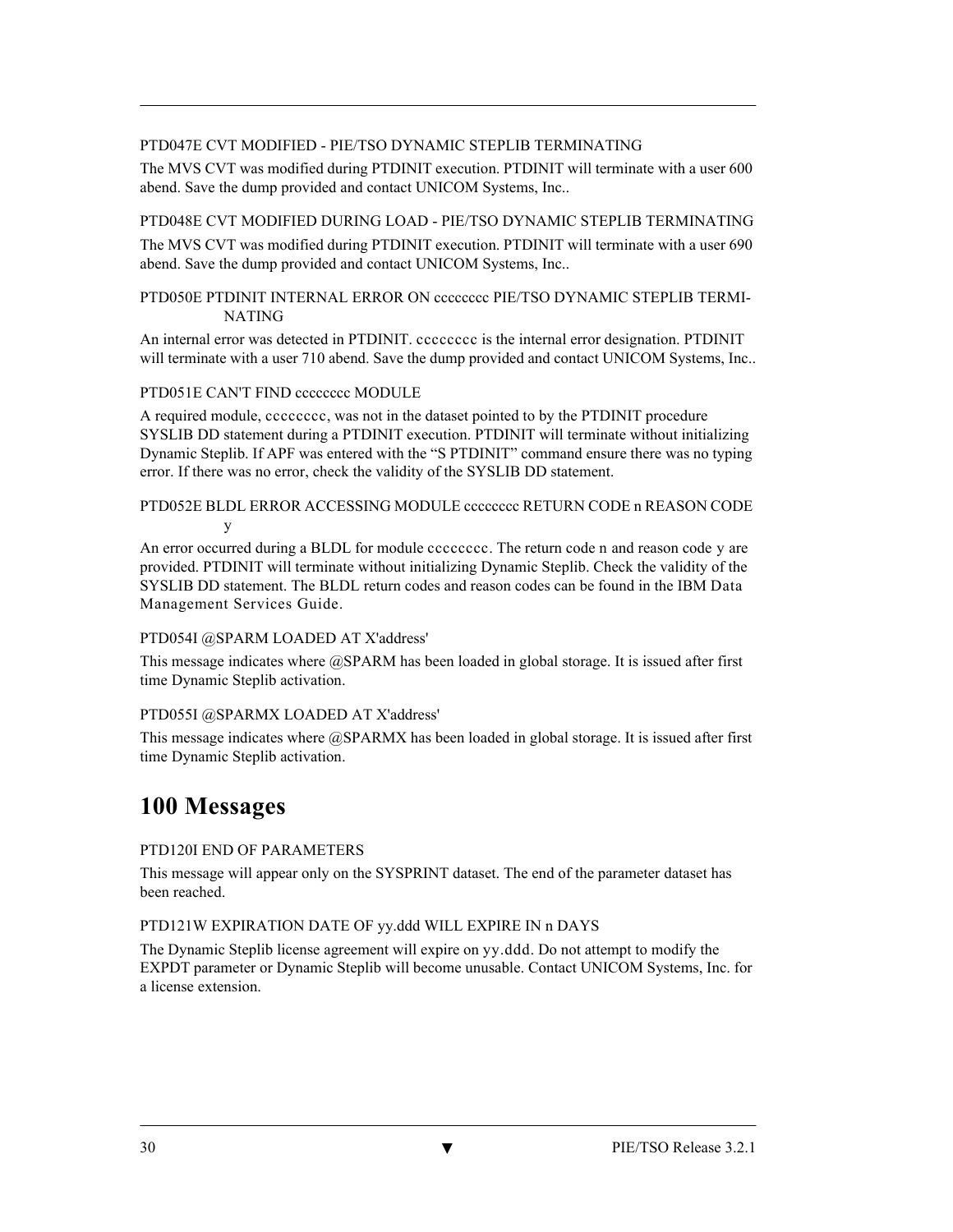## **200 Messages**

#### PTD220E UNKNOWN KEYWORD

This message will appear only on the SYSPRINT dataset. The previous statement contained a keyword not known to PTDINIT. PTDINIT will continue to process input parameters, and then terminate. Correct or delete the statement in error.

#### PTD221E \*

This message will appear only on the SYSPRINT dataset. The previous statement contained an error. The asterisk (\*) flags the column where the error was detected. PTDINIT will continue to process input parameters, and then terminate. Correct or delete the statement in error.

#### PTD222E DUPLICATE PARAMETER, IGNORED

This message will appear only on the SYSPRINT dataset. The previous statement contained a keyword already processed from the parameter dataset. It will be ignored. PTDINIT will continue to process input parameters, and then terminate. Correct or delete the statement in error.

#### PTD227E cccc INVALID EXPIRATION DATE FORMAT

This message will appear only on the SYSPRINT dataset. The EXPDT parameter was not in the format yy.ddd. Do not tamper with the EXPDT parameter or Dynamic Steplib will become unusable. PTDINIT will continue to process input parameters, and then terminate. Correct or delete the statement in error.

#### PTD234E INVALID INPUT CARD

This message will appear only on the SYSPRINT dataset. An input statement did not begin with a keyword, asterisk, or CPU serial number. PTDINIT will continue to process input parameters, and then terminate. Correct or delete the statement in error.

### **300 Messages**

PTD300I The current dynamic STEPLIB environment is: PTD300I Session nn: dsnames

This message is in response to a PTSSTEP DISPLAY command. The dsnames are the datasets you have added to your concatenation using the PTSSTEP command. Session nn identifies your current session. If you specify PTSSTEP DISPLAY STACK, each new position in the stack will be identified with another Session nn.

#### PTD310E \* ERROR \* - Dsnames not found.

This message is in response to a PTSSTEP DISPLAY command. Contact UNICOM Systems, Inc. Customer Services.

PTD350I The dynamic ISPLLIB environment for the current split screen is: PTD351I module dsnames

This message is in response to a PTSSTEP DISPLAY ISPLLIB command. The dsnames are the datasets you have added to your ISPLLIB concatenation using the PTSSTEP command. Module is the name of the active module. For instance, ISPTASK is the module name for some ISPF menus. If you specify PTSSTEP DISPLAY STACK, each new element in the stack will be identified with another module name.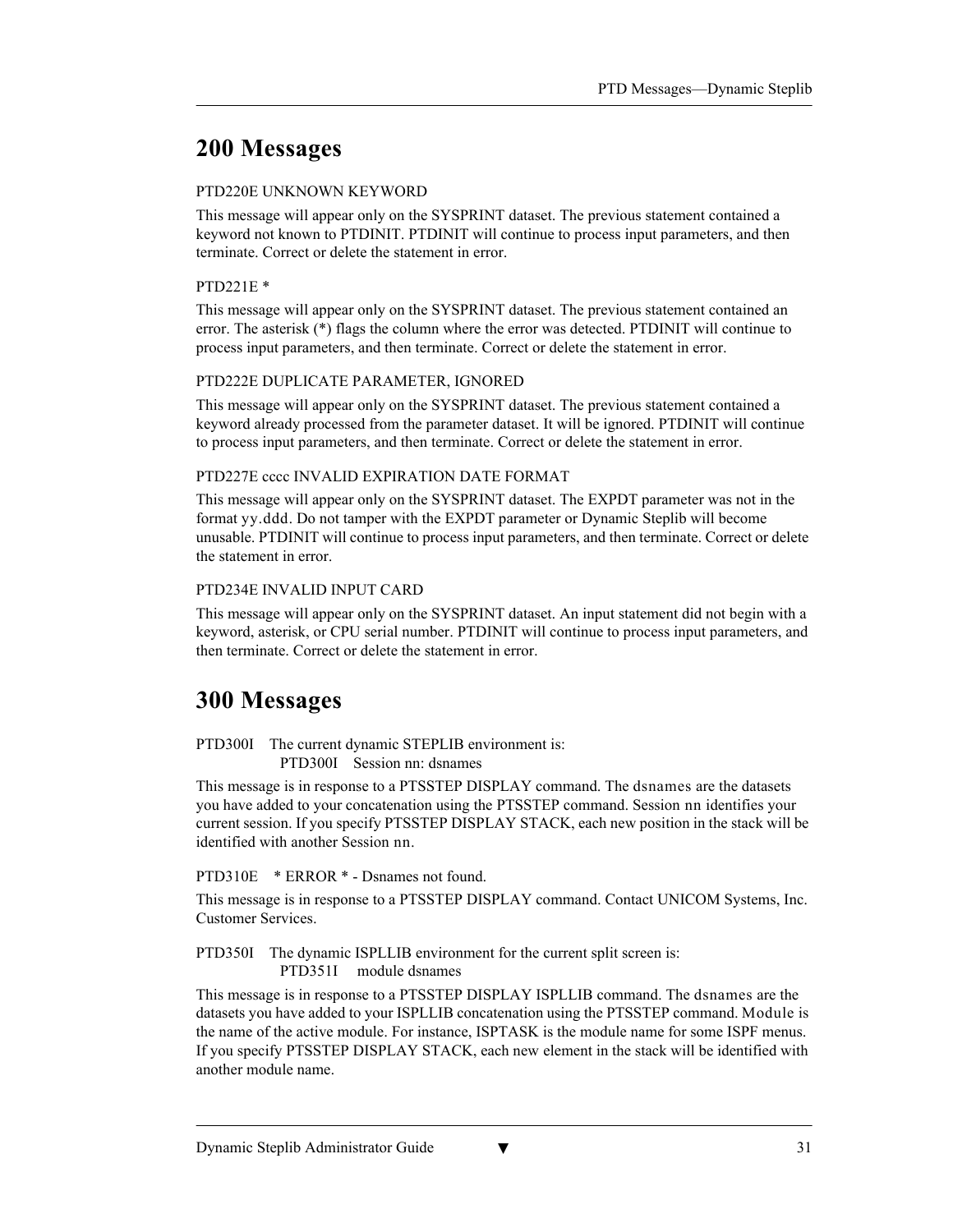PTD360E \* ERROR \* - Dsnames not found.

This message is in response to a PTSSTEP DISPLAY ISPLLIB command. Contact UNICOM Systems, Inc. Customer Services.

### **400 Messages**

For the following messages PTSSTEP also sets a return code. The return code is the last two digits in the error message number.

PTD401E Error encountered during parse. Contact UNICOM Systems, Inc. Customer Services.

PTD402E Acronym check for @PT@BLOK failed. Contact UNICOM Systems, Inc. Customer Services.

PTD403E Acronym check for PTSSTEPB failed. Contact UNICOM Systems, Inc. Customer Services.

PTD404E DSNAME specified is too long. Specify a dsname that is 44 characters or less.

PTD405E Too many dsnames specified. Limit total exceeded. The total number of datasets in the STEPLIB concatenation must be 64 or less. Eliminate unnecessary datasets.

PTD406E Dsnames must be specified. Specify dataset names using the DA(dsname, dsname,...) parameter.

PTD407E Session ID specified is too long. Session IDs must be eight characters or less.

PTD408E Too many session IDs specified.

Only specify open sessions. You cannot specify more than twelve sessions.

PTD409E Invalid session ID specified. Only specify open sessions. Check the session ID.

PTD410E Dynamic Steplib stack full.

You already have 384 dynamic steplibs active. Reset a STEPLIB or close an active application to create a new dynamic steplib.

PTD411E Dynamic allocation failed for the STEPLIB. Phase 1.

Verify that the datasets you specified with the DA parameter exist and are cataloged. If they are, contact UNICOM Systems, Inc. Customer Services.

PTD412E A STEPLIB specified was not a PDS.

All datasets must be PDS datasets. Re-enter the command with valid datasets only.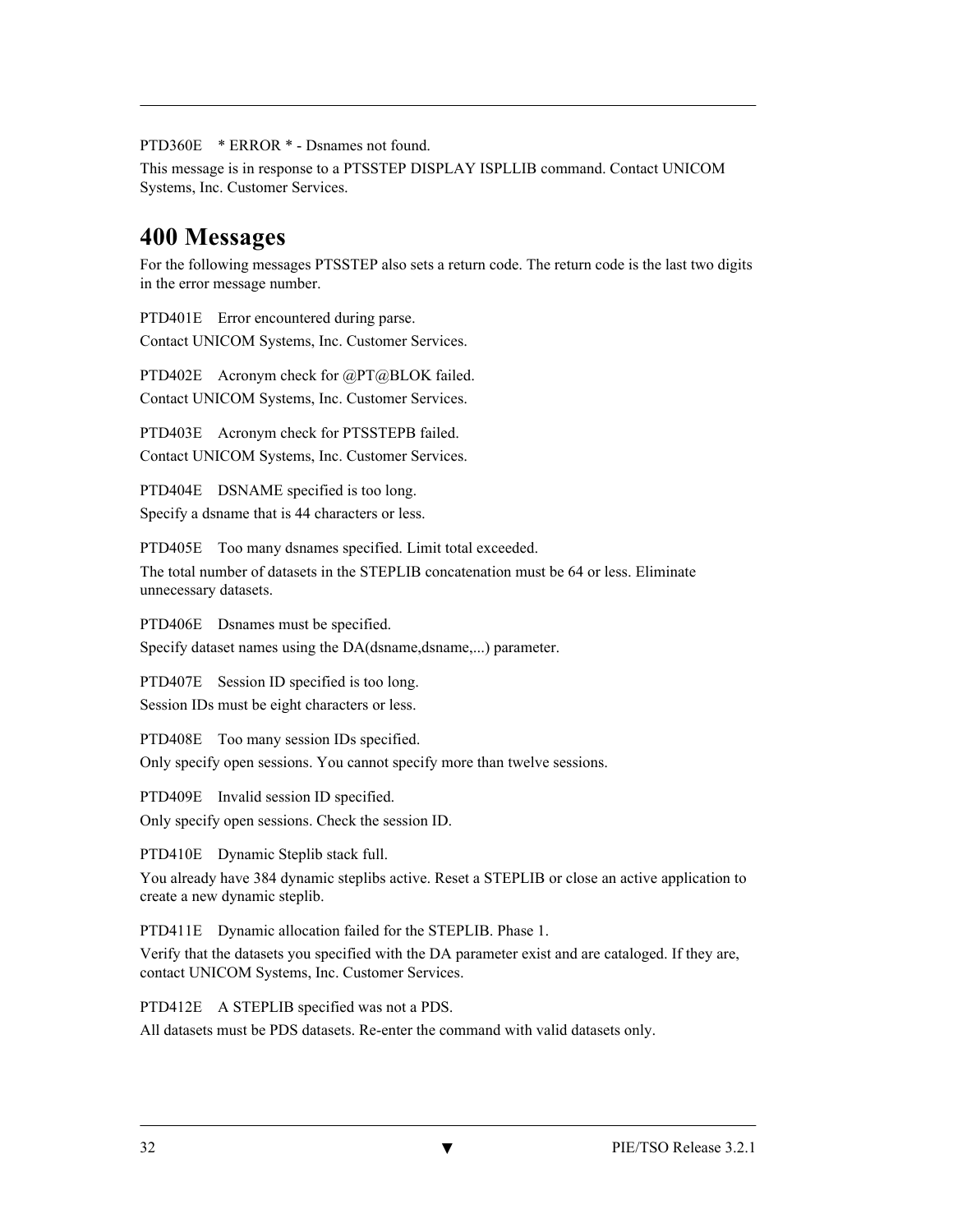PTD413E Dynamic allocation failed for the STEPLIB. Phase 2.

Verify that the datasets you specified with the DA parameter exist and are cataloged. If they are, contact UNICOM Systems, Inc. Customer Services.

PTD414E Dynamic concatenation failed for the STEPLIB.

This message may indicate that there is not enough space in the TIOT. Try freeing some allocated datasets that you do not need. If you still get this message, contact UNICOM Systems, Inc. Customer Services.

PTD415E Open failed for the STEPLIB.

This message may indicate that you are not authorized to read one of the datasets in the new STEPLIB. Ensure that you have security access to all datasets in the concatenation. If you do, contact UNICOM Systems, Inc. Customer Services.

PTD416E Logic error encountered for action BEFORE or AFTER. Contact UNICOM Systems, Inc. Customer Services.

PTD417E Scan for ddname in TIOT failed - Not Found. Contact UNICOM Systems, Inc. Customer Services.

PTD418E Dsname table limit exceeded. No more slots.

The total number of datasets in the STEPLIB concatenation must be 64 or less. Eliminate unnecessary datasets.

PTD419E Unable to enq SYSZTIOT.

Try reissuing the PTSSTEP command. If this fails, contact UNICOM Systems, Inc. Customer Services.

PTD420E Unable to deq SYSZITOT.

Try reissuing the PTSSTEP command. If this fails, contact UNICOM Systems, Inc. Customer Services.

PTD421E Concatenation of APF and non-APF authorized libraries prevented.

Dynamic Steplib checks to ensure that there is no mixture of APF authorized and non-APF authorized datasets in the concatenation. If you want to force a change that would create a mixture, use the NOAPFCK parameter.

### $\sqrt{N}$  WARNING

If there is a mixture of APF authorized and non-APF authorized datasets in a concatenation, MVS will consider all datasets in the concatenation non-APF authorized. Use the NOAPFCK parameter advisedly.

PTD422E ISPLLIB option specified outside of an ISPF environment.

You must execute PTSSTEP ISPLIB within ISPF. If you get this message from within ISPF, contact UNICOM Systems, Inc. Customer Services.

PTD423E ISPLLIB option logic error.

Contact UNICOM Systems, Inc. Customer Services.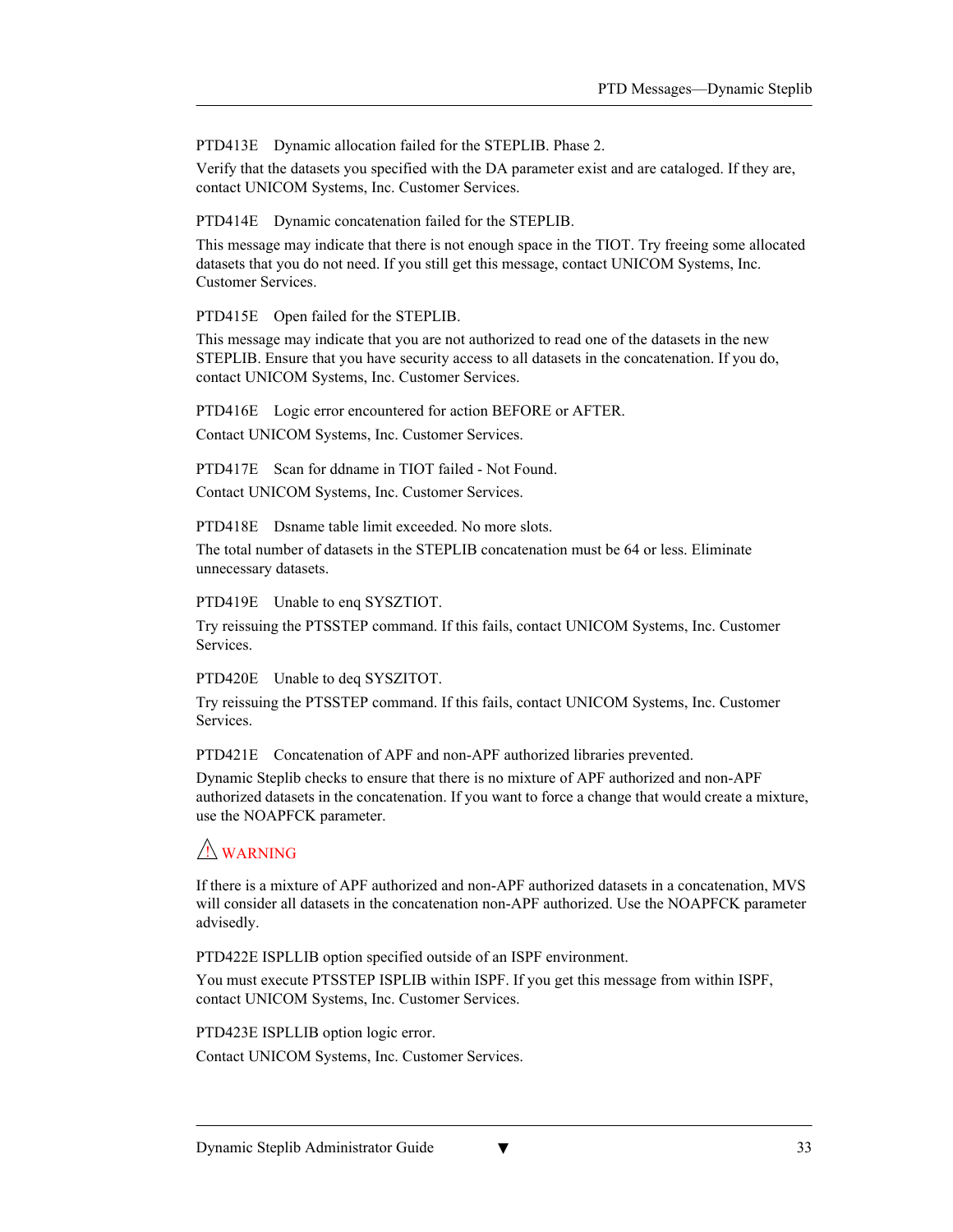PTD424E Environmental conflict detected. ISPF steplib swapping disabled. Contact UNICOM Systems, Inc. Customer Services.

PTD425E ISPLLIB table limit exceeded. No more slots.

The total number of datasets in the ISPLLIB concatenation must be 48 or less. Eliminate unnecessary datasets.

PTD426E ISPLLIB TCBJLB mismatch error. Contact UNICOM Systems, Inc. Customer Services.

PTS427E You may only specify active sessions. Only specify open sessions. Check the session ID.

PTD428E You have insufficient access authority to execute PTSSTEP. You are not authorized to use PTSSTEP. To obtain authorization, contact your security administrator.

PTD429E You have insufficient access authority to use the AUTH keyword.

You are not authorized to use the AUTH keyword of PTSSTEP. To obtain authorization, contact your security administrator.

PTD430E Volser specified is too long.

You specified a volume serial number that is greater than six characters. Correct the statement and resubmit.

PTD431E Too many volsers specified. Limit total exceeded.

You have specified more than 64 volsers. The limit for dataset concatenation is 64 datasets. Correct the statement and resubmit.

PTD432E More volsers than dsnames were specified.

Correct the statement and resubmit.

## **500 Messages**

These messages will be displayed on the user's terminal and on the operator console. The message is sent to the console only once per day. All 500 messages are non-scrollable. They are sent to the console using a WTO with route code 2 and descriptor code 11.

These messages are suppressed from the user's terminal if you specify start-up option EXPUSER=NO.

PTD500W Your password for PTSSTEP will expire in xx days.

Contact the person responsible for maintaining PIE/TSO Dynamic Steplib on your system.

PTD510E Your password for PTSSTEP has expired. PTSSTEP exiting.

No PTSSTEP commands will be processed. Contact the person responsible for maintaining PIE/ TSO Dynamic Steplib on your system and update the password.

Dynamic Steplib sets return code 500 with this message.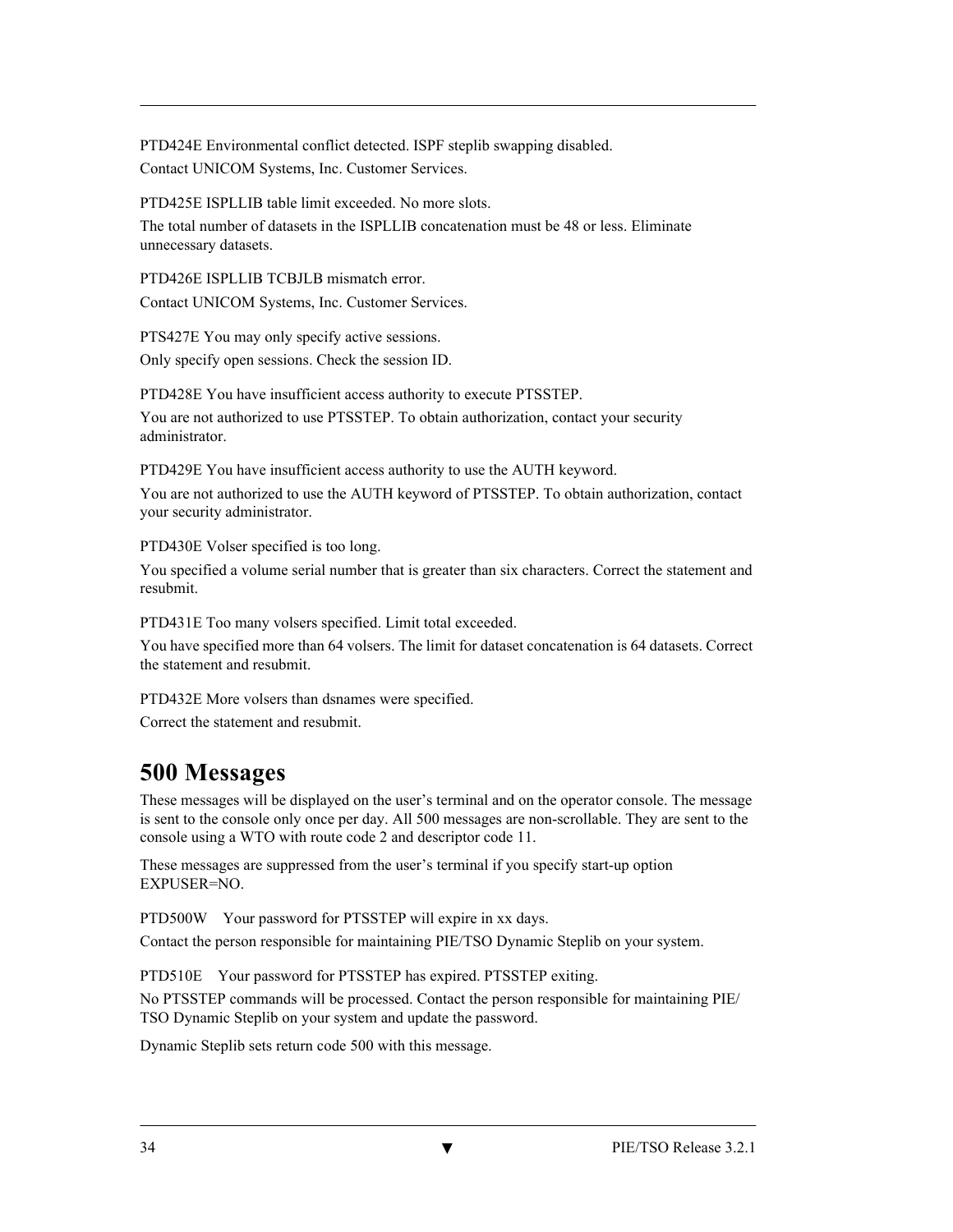PTD520E PTSSTEP is not licensed for this CPU. PTSSTEP exiting.

No PTSSTEP commands will be processed. Contact the person responsible for maintaining PIE/ TSO Dynamic Steplib on your system and update the password.

Dynamic Steplib sets return code 500 with this message.

### **Return Codes**

For an explanation of return code 500, see the PTSSTEP 500 series messages. For other return code explanations, see the PTSSTEP 400 series message that ends with the return code number. For example, for an explanation of return code 10, see PTSSTEP message PTS410.

### **Abend Completion Codes**

The codes listed below are all user abend codes issued by PTDINIT.

120

PTDINIT was not able to GETMAIN the CSA or SQA required to initialize Dynamic Steplib. This abend is always preceded by message PTD045E. If SQA was specified, the amount requested was less than 128 bytes.

If CSA was specified, the amount requested was less than 4K.

Check to see if there are any problems with CSA or SQA. If not save the dump provided, and contact UNICOM Systems, Inc..

220

An internal error occurred attempting to load Dynamic Steplib modules during PTDINIT. This abend is always preceded by message PTD046E.

Save the dump provided, and contact UNICOM Systems, Inc..

600

The CVT was dynamically modified before the execution of PTDINIT. This abend is always preceded by message PTD047E.

Save the dump provided, and contact UNICOM Systems, Inc..

#### 690

The CVT was dynamically modified before the execution of PTDINIT. This abend is always preceded by message PTD048E.

Save the dump provided, and contact UNICOM Systems, Inc..

#### 710

An internal error occurred during PTDINIT. This abend is always preceded by message PTD050E.

Save the dump provided, and contact UNICOM Systems, Inc..

#### 900

A Dynamic Steplib read only control block in CSA has been overlaid. This abend will always be preceded by a PTD037E message, or a PTD042E message and a PTD043E message.

Check for a probable CSA overlay. Save the dump, and contact UNICOM Systems, Inc..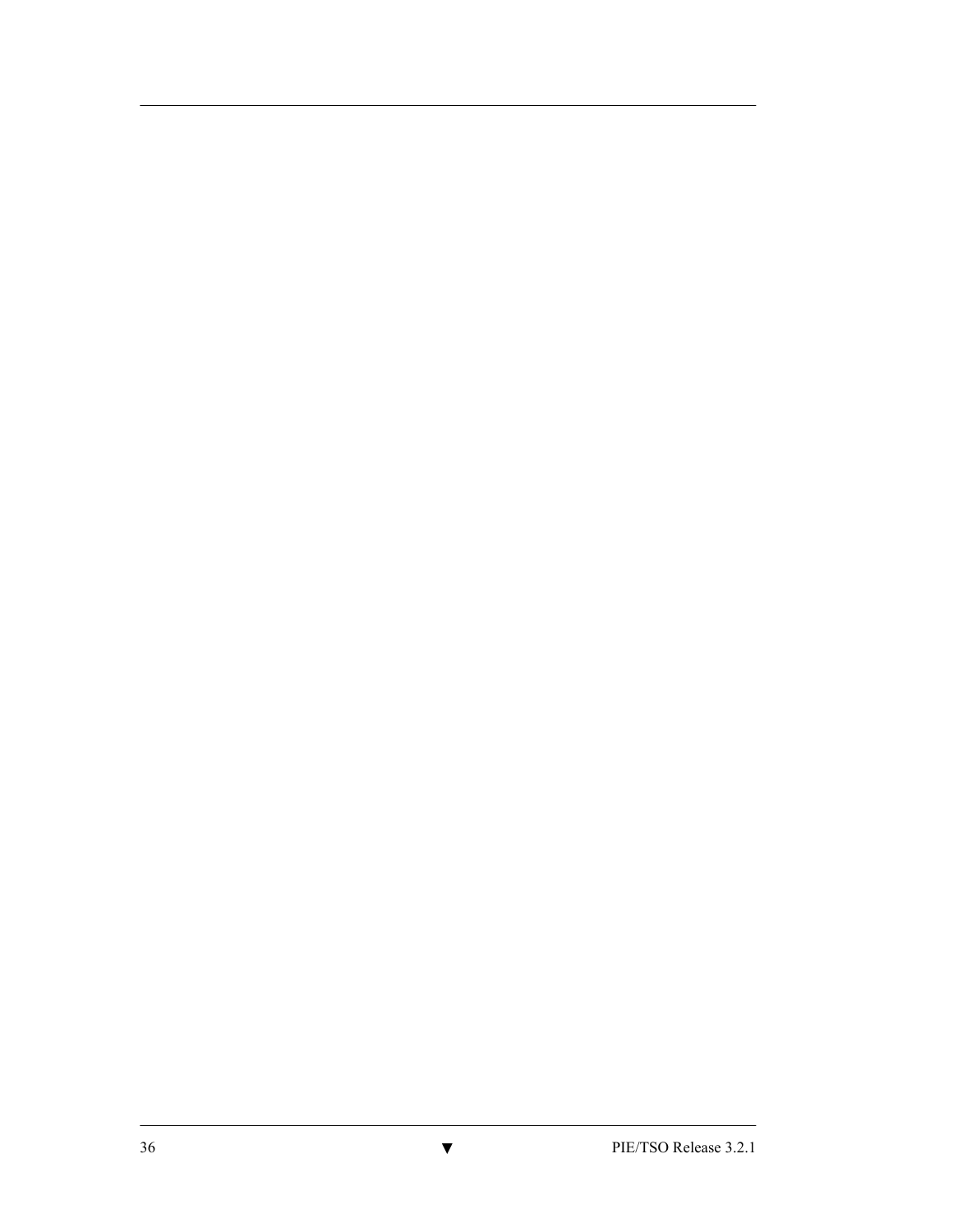# **Index**

# **A**

Abend completion codes PCSINIT 36 APF authorized library installation CLIST 6 loading PIE/TSO datasets 6 AUTHCMD and the ACCESS command 11, 16 Authorized APF library installation CLIST 6 loading PIE/TSO datasets 6 AUTHTSF NAMES and the ACCESS command 11, 16

# **C**

Completion codes PCSINIT 36 Condition code 8, PCSDFLD@ 6 CPUIDS start-up option 10, 15 Customization PIE/TSO processing 10, 15

# **E**

EXPDT start-up option 10, 15

# **I**

IEAAPFxx member 6 IEBCOPY and the installation job 6 IKJTSOxx, updating 11, 16 Initialization procedure 9 Installation installation job, creating automatically  $\theta$ installation job, creating manually  $6$ IPL 8 start up procedure 9 INSTALLS CLIST 6 and the load library 6 running 6

worksheet 7 IPL 8

# **L**

```
Link list 6
LLA refresh 8Load library
   implementing 8
    installation CLIST 6
LPA library 8
```
# **M**

Modifying the PIE/TSO start-up procedure 9

## **P**

Passwords PIE/TSO 10, 15 PCS000I 29 PCS010I 29 PCS013I 29 PCS020E 29 PCS021E 29 PCS022E 29 PCS023E 29 PCS024E 29 PCS025E 30 PCS026E 30 PCS027E 30 PCS040E 30 PCS041I 30 PCS043E 30 PCS045E 30 PCS046E 30 PCS047E 31 PCS048E 31 PCS050E 31 PCS051E 31 PCS052E 31 PCS054I 31 PCS055I 31 PCS120I 31 PCS121W 31 PCS220E 32 PCS221E 32 PCS222E 32 PCS227E 32 PCSINIT messages abend completion codes 36